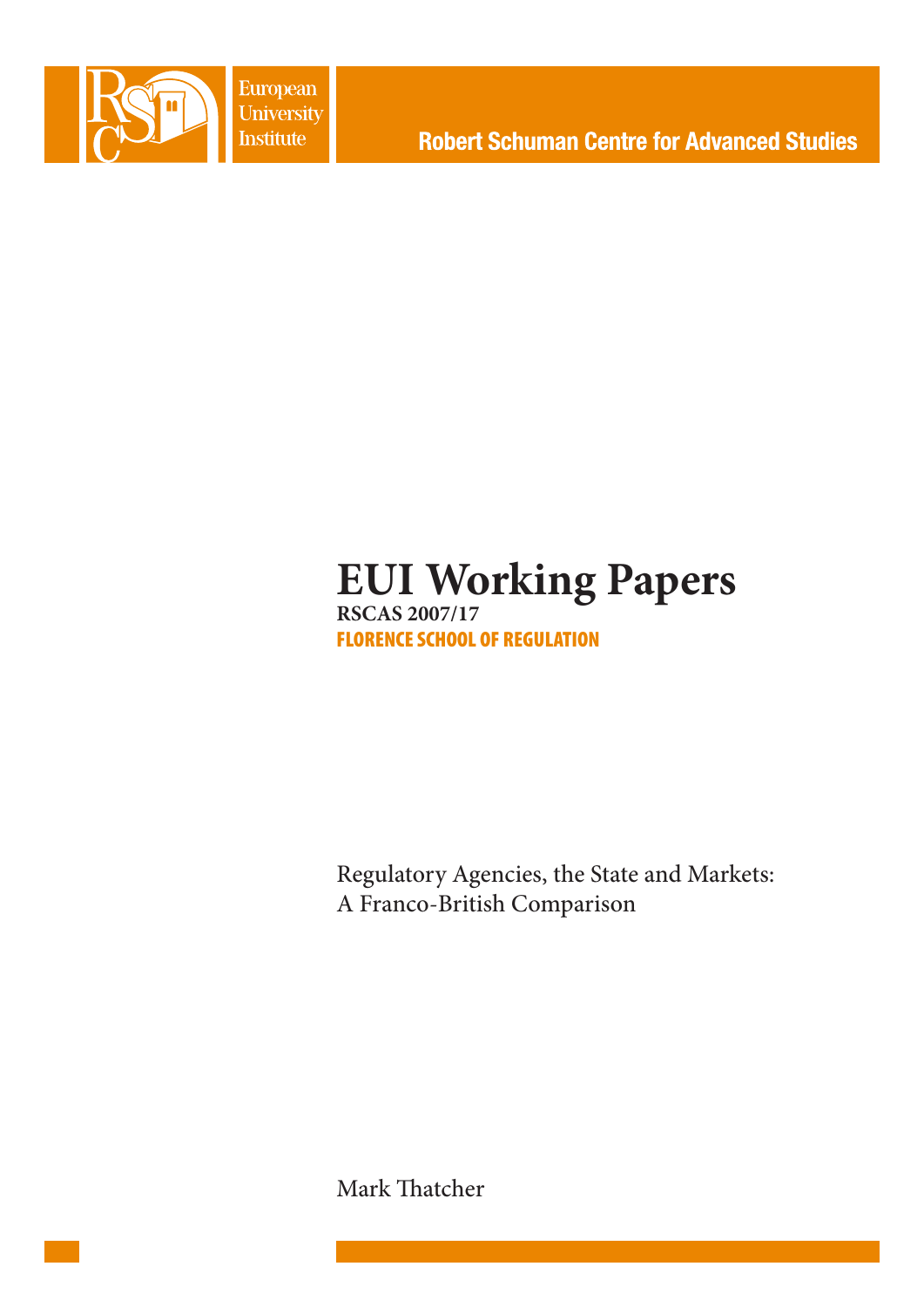**EUROPEAN UNIVERSITY INSTITUTE, FLORENCE ROBERT SCHUMAN CENTRE FOR ADVANCED STUDIES FLORENCE SCHOOL OF REGULATION**

*Regulatory Agencies, the State and Markets: A Franco-British Comparison* 

**MARK THATCHER**

EUI Working Paper **RSCAS** 2007/17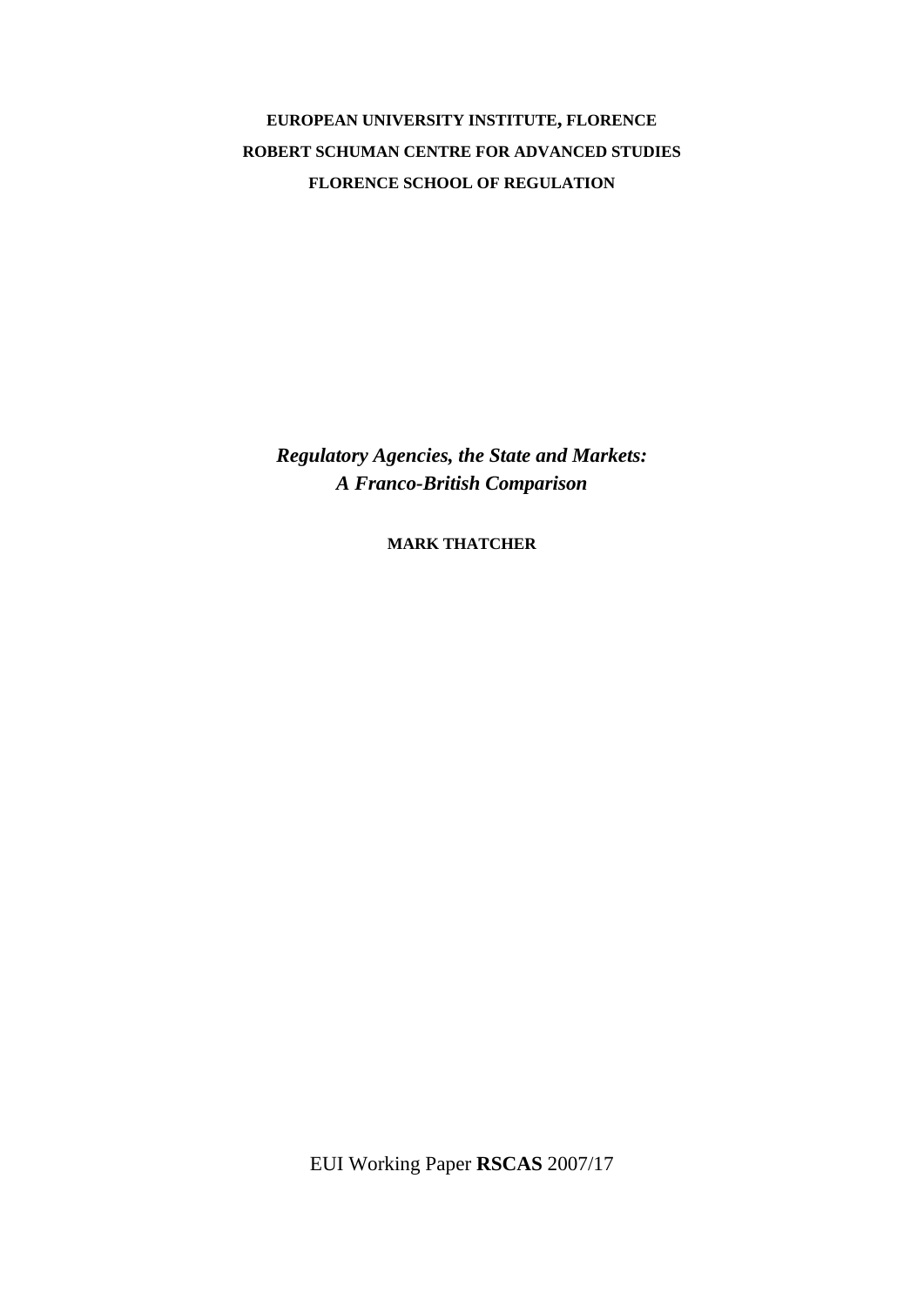This text may be downloaded only for personal research purposes. Additional reproduction for other purposes, whether in hard copies or electronically, requires the consent of the author(s), editor(s). Requests should be addressed directly to the author(s).

If cited or quoted, reference should be made to the full name of the author(s), editor(s), the title, the working paper, or other series, the year and the publisher.

The author(s)/editor(s) should inform the Robert Schuman Centre for Advanced Studies at the EUI if the paper will be published elsewhere and also take responsibility for any consequential obligation(s).

ISSN 1028-3625

© 2007 Mark Thatcher

Printed in Italy European University Institute Badia Fiesolana I – 50014 San Domenico di Fiesole (FI) Italy [http://www.eui.eu/RSCAS/Publications/](http://www.eui.eu/RSCAS/Publications)  <http://cadmus.eui.eu>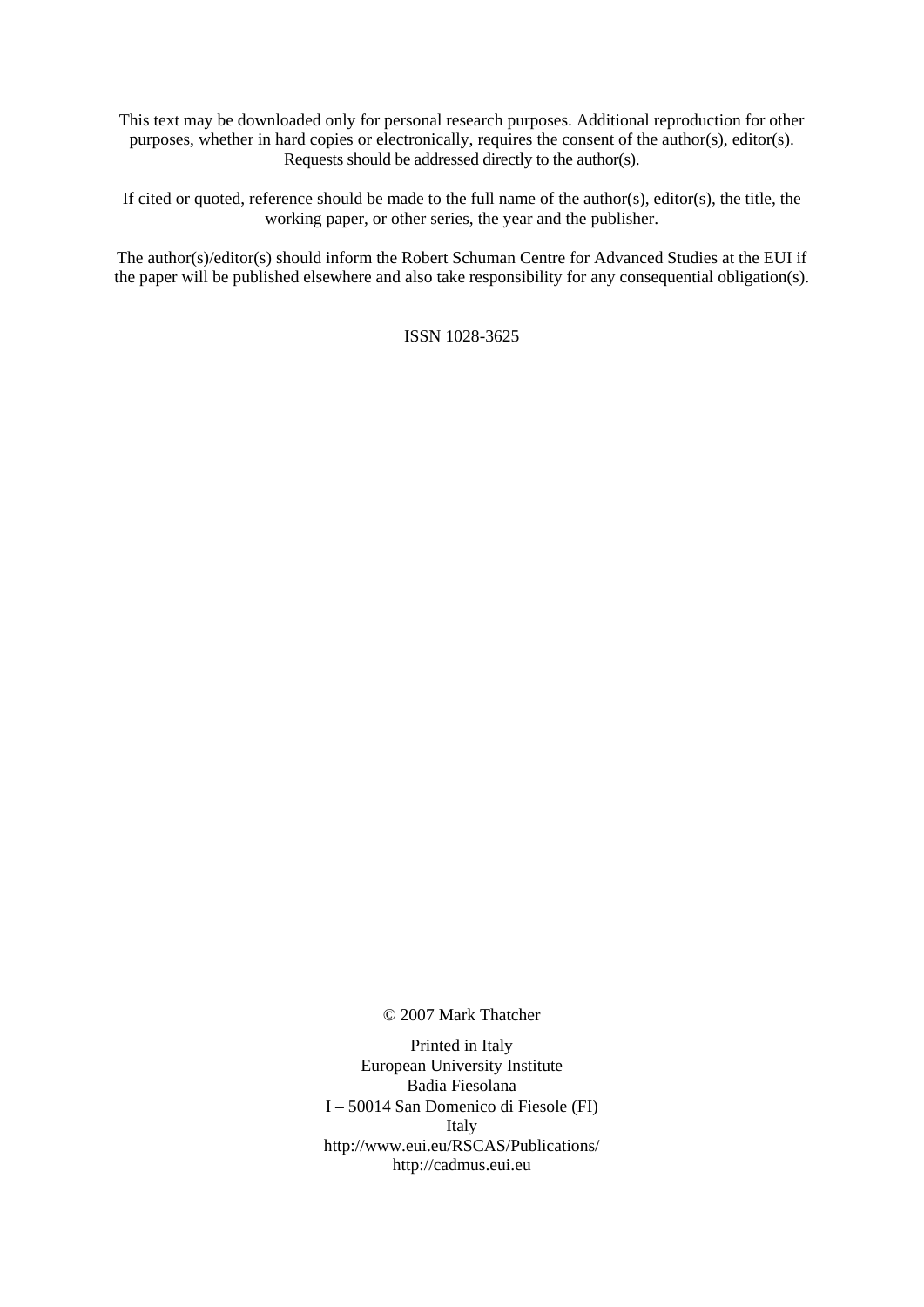# **Robert Schuman Centre for Advanced Studies**

The Robert Schuman Centre for Advanced Studies (RSCAS), directed by Stefano Bartolini since September 2006, is home to a large post-doctoral programme. Created in 1992, it aims to develop inter-disciplinary and comparative research and to promote work on the major issues facing the process of integration and European society.

The Centre hosts major research programmes and projects, and a range of working groups and ad hoc initiatives. The research agenda is organised around a set of core themes and is continuously evolving, reflecting the changing agenda of European integration and the expanding membership of the European Union.

Details of this and the other research of the Centre can be found on: [http://www.eui.eu/RSCAS/Research/](http://www.eui.eu/RSCAS/Research) 

Research publications take the form of Working Papers, Policy Papers, Distinguished Lectures and books. Most of these are also available on the RSCAS website: [http://www.eui.eu/RSCAS/Publications/](http://www.eui.eu/RSCAS/Publications) 

The EUI and the RSCAS are not responsible for the opinion expressed by the author(s).

## **Florence School of Regulation**

The Florence School of Regulation (FSR) is a partnership between the RSCAS at the EUI and the Council of the European Energy Regulators (CEER), and it works closely with the European Commission. The Florence School of Regulation is sponsored by leading European energy companies.

The objectives of the FSR are to promote informed discussion of key issues; to provide state-of-the-art training for practitioners; and to produce analytical studies in the field of regulation. It is a European forum dedicated to economic regulation. While its primary focus is on energy regulation, particularly in the electricity and gas markets, it is extending its coverage to other areas of regulation.

This series of working papers aims at disseminating the work of scholars and practitioners on current regulatory issues.

*For further information*  Florence School of Regulation Robert Schuman Centre for Advanced Studies European University Institute Via delle Fontanelle, 19 I-50016 San Domenico di Fiesole (FI) Fax: +39055 4685755 E-mail: [fsr@eui.eu](mailto:fsr@eui.eu) 

[http://www.eui.eu/RSCAS/ProfessionalDevelopment/FSR/](http://www.eui.eu/RSCAS/ProfessionalDevelopment/FSR)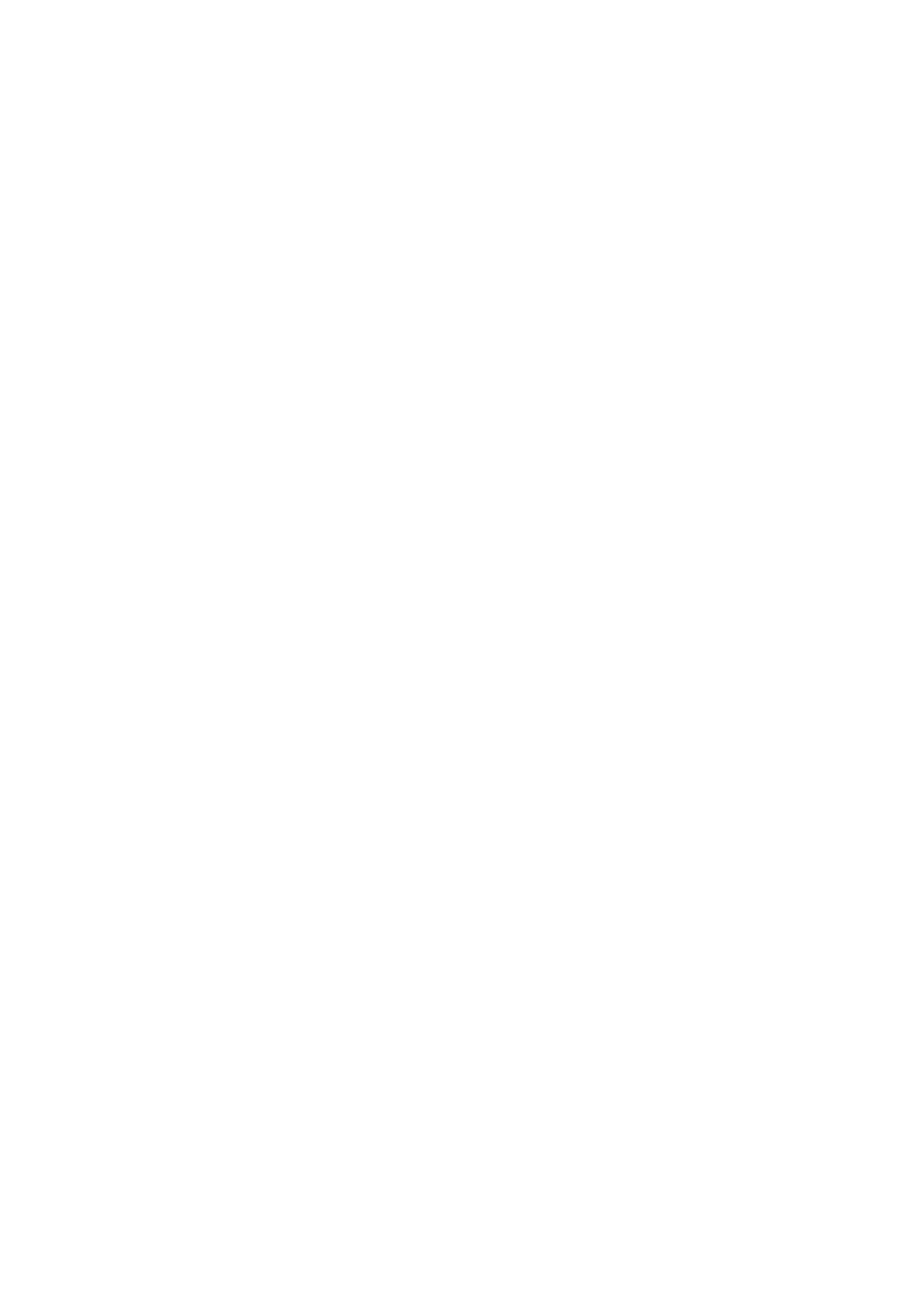## **Abstract**

The article examines whether and how independent regulatory agencies (IRAs) have altered the strategies, relationships and power of French policy makers in markets and whether they led to convergence with Britain in state-market relations. It relates these questions to broader debates about the extent to which previous policy-making systems have been transformed, whether Europe has one regulatory state or several, whether France has become a form of 'liberal market economy' and the power of the state after reform of markets. It argues that although, as in Britain, France has established IRAs with responsibilities for ensuring competition in key economic domains, French state strategies remained very different from British ones and markets operate very differently in the two countries. Moreover, the break with the past has been limited: public policy makers continue to have significant capacities to mould markets and delegation to IRAs has often reinforced the power of existing elites and aided the adaptation of traditional French industrial strategies to new conditions. Thus even if France has adopted the formal institutions of competitive markets, it has not converged with a liberal market economy such as Britain in terms of strategies and behaviour. State forms and instruments may have altered, but an activist French industrial policy is alive and well.

## **Keywords**

regulation, independent regulatory agencies, electricity, 3G mobiles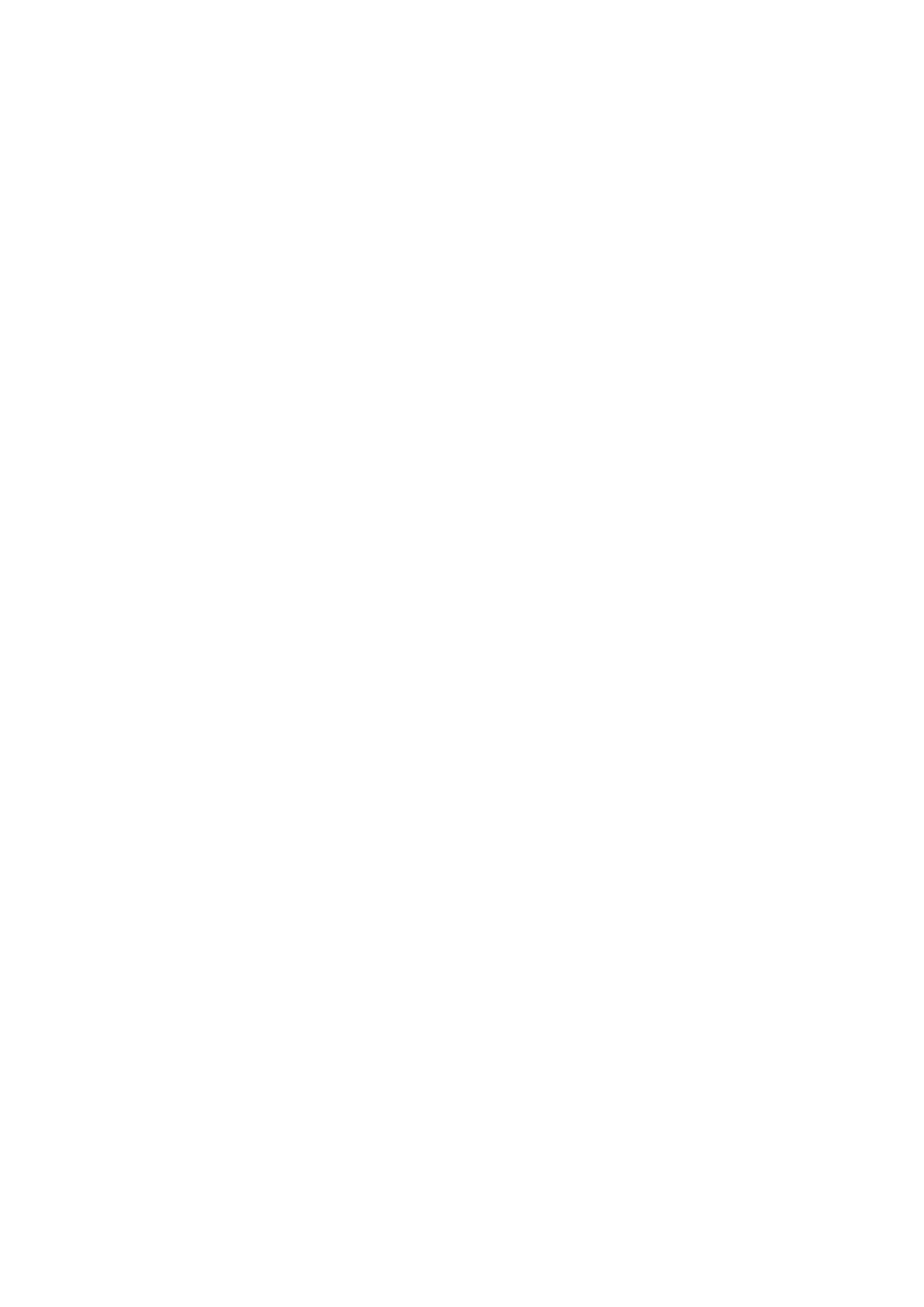## **Introduction\***

Independent regulatory agencies (IRAs) form part of sweeping regulatory reforms that have transformed the governance of markets and the role of the state in Europe. IRAs have been given significant formal independence from elected governments and important powers over competition. Their rise in France raises several questions. Why have they been created? How have they altered the strategies, relationships and power of French policy makers in markets? Have they led to convergence in state-market relationships with other countries that also have IRAs? The first question has been extensively researched, both specifically in France and comparatively in Europe (Elgie and McMenamin 2005, Elgie 2005, Thatcher 2002a, Gilardi 2002). Hence the article focuses on the second and third issues of change and cross-national convergence that are less researched. It relates them to a broader literature on the 'regulatory state' which is both a starting point of analysis and a means of linking the case of IRAs in France back to broader debates about the extent to which previous policymaking systems have been transformed, whether Europe has one regulatory state or several, whether France has become a form of 'liberal market economy' and the power of the state after reform of markets.

The article compares IRAs in France with those in Britain, which is used as a benchmark but whose experiences are not the primary focus of explanation. There are several reasons for this comparative research strategy: Britain represents a very different 'variety' or model of capitalism to the French one (Schmidt 2002, Hall and Soskice 2001); similar domains are covered by IRAs; Britain is often seen as a leader in regulatory reform in Europe.

The article puts forward two central arguments. First, it shows that although, as in Britain, France has established IRAs with responsibilities for ensuring competition in key economic domains, French state strategies remained very different from British ones, notably in terms of regulation of incumbent suppliers, control of monopoly power and Europeanisation. Differences are seen in the timing and triggers for the creation of IRAs, and in the powers, staffing and role of IRAs. In practice, regulated markets in France operate very differently from those in Britain. Second, it argues that the break with the past has been limited. Public policy makers continue to have significant capacities to mould markets. Indeed, delegation to IRAs has often reinforced the power of existing elites and permitted the adaptation of traditional French industrial strategies.

Overall, the argument is that even 'statist' countries such as France can adopt the formal institutions of a regulatory state or liberal market economy. But, far from one regulatory state, within a 'liberalised' regulated market with IRAs, different forms of nationally-specific state-business relations and strategies endure. Indeed, new regulatory institutions may aid existing actors to protect or even improve their positions and ambitions.

The article focuses on IRAs for markets- both sectoral bodies and 'horizontal' general competition authorities. These lie at the heart of arguments about the regulatory state and are the most powerful IRAs. It begins by highlighting claims made by the regulatory state literature and current comparative political economy debates and the power of the French state in industrial policy. It then looks at the strategies of policy makers in France and Britain concerning the spread of IRAs in the two countries, their organisational position, powers, staffing and their role in practice in industrial policy. Thereafter it examines two important case studies that are politically highly significant, and allow analysis of the interactions between IRAs, elected politicians and powerful suppliers: third generation ('3G') mobile licensing; regulation of electricity supply. The concluding section returns to broader issues of the regulatory state and the nature of the French state and markets.

<sup>\*</sup> The author thanks Emiliano Grossman, Vivien Schmidt and an anonymous referee for comments.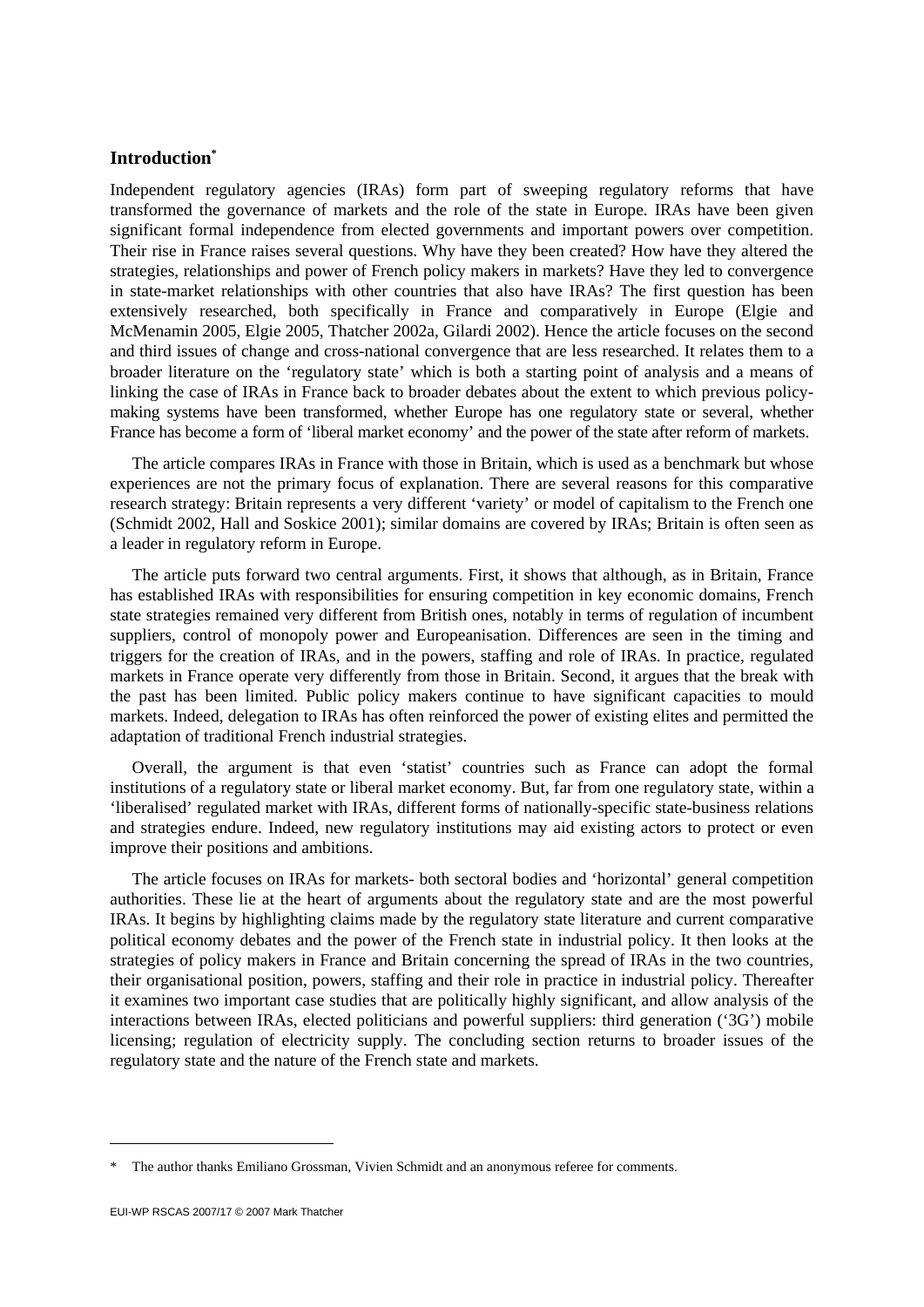## **IRAs, the regulatory state and French capitalism**

A significant literature claims that a general European trend exists in which the previous 'positive state' has been replaced by 'the regulatory state' (Majone 1996, 1997; McGowan and Wallace 1996). In the former, the state's main function was redistribution through budgetary allocations. Policy making was led by political parties, civil servants and corporate groups acting through parliaments, ministerial departments and nationalised industries. Elected politicians enjoyed a high level of discretion, although they also engaged in a corporatist approach to policy making. However, the positive state was undermined by external developments, notably increasing European integration and increasing international competition, as well as its own internal failures and the loss of faith in Keynesian economics. Policy makers have responded by turning to more indirect forms of governance labelled 'the regulatory state'. Formal institutions have been altered through the ending of legal monopolies, privatisation and reallocation of powers, notably to IRAs. But, according to the regulatory state hypothesis, the changes go further, in terms of new actors entering policy making, such as judges, single issue groups and experts. Moreover, IRAs and new actors have led to a rule-bound culture and a pluralist style of decision making. Overall, the regulatory state is based on rule-making, and in markets, IRAs lie at its heart in terms of holding expertise and producing and enforcing rules.

France offers a good case to test the limits of the regulatory state model and to develop it. On the one hand, between the mid-1960s and 1980s, it epitomised the successful, entrepreneurial state. '*Grands projets*' in telecommunications, transport and energy were led by a strong central state, coordinating and leading public and private actors to create world-class technology (Cohen 1992; Thatcher 1999; Schmidt 1996). Politically, it had a high degree of centralisation, at least in terms of aims and official policy with great fear of fragmentation (Hayward 1983). Legally, jurists were suspicious of 'delegation' of powers (Chevallier 1986). On the other hand, many of the pressures identified by the regulatory state model applied to France. Studies have underlined how European integration and globalisation have created difficulties for traditional French *dirigisme* (Hall 2006, Schmidt 1996, 2002, Culpepper 2006, Wright 1997), while others have pointed out the increasing failures of the *grands projet* strategy (Cohen 1992; Cohen and Bauer 1985), the weakening of corporatism in firms and the central state's increasing need for civil society partners (Hancké 2002, Levy 1999). Thus overall, France offers a case of a country whose past makes it unpropitious for the regulatory state but which is facing many of the pressures on traditional governance identified by the regulatory state hypothesis.

IRAs are a vital aspect of the regulatory state. Hence their spread and behaviour offers a good test of the development of the regulatory state in France. Two line of analysis are pursued here. The first concerns cross-national convergence. Here the question is whether Europe has one type of regulatory state or several (Thatcher 2002b). The regulatory state model claims the existence of a general European trend. But, comparative political economy analyses argue that France has a different form of economy both from 'liberal market economies' such as Britain and 'coordinated market economies' such as Germany (Hall and Soskice 2001, Schmidt 2002). Even if change has taken place, it may involve the reconstitution of existing complementarities in different forms, maintaining cross-national diversity (Hancké, Rhodes and Thatcher 2007). Work on Europeanisation increasingly points out that European integration (a key factor in the regulatory state model) has differential effects from one country to another or may depend on how domestic policy seek to use it (Green Cowles, Caporaso and Risse 2001, Grossman 2006). Finally, convergence of formal institutions across nations may arise from diverse reasons and processes, so that extrapolating similar explanations from similar outcomes may be misleading (Thatcher 2007a). Comparison of France with its traditional *frère ennemi* and liberal market economy neighbour Britain allows consideration of which aspects of governance of markets have converged (or not) and why.

The second line of analysis concerns the extent to which IRAs have altered policy making and regulation of markets. France offers an interesting case, as it has adopted some of the institutions of a liberal market economy but still has an activist state with a tradition of direct intervention, leading to a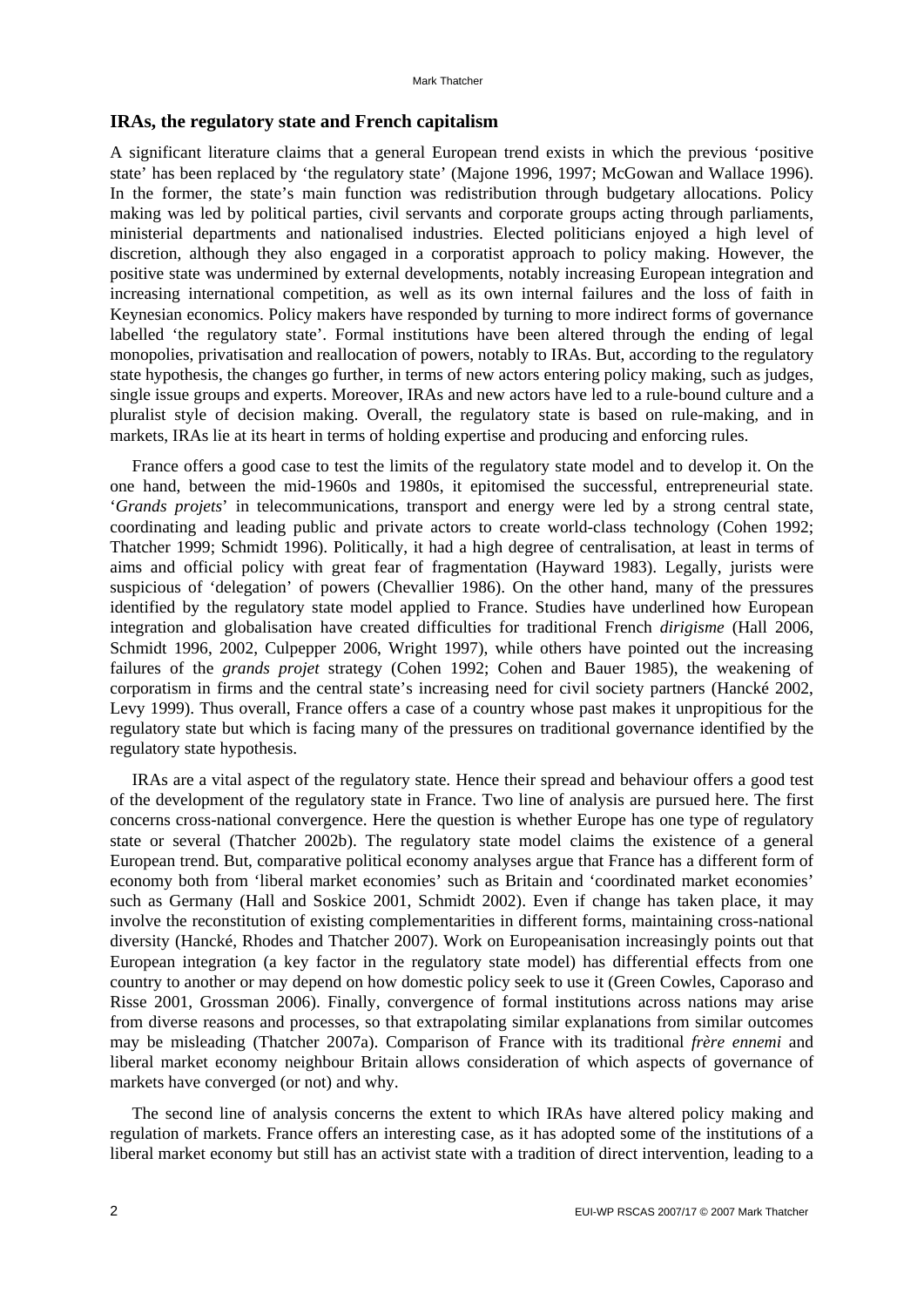debate about whether it is a statist, LME or mixed market economy (cf. Schmidt 2002, Hall 2006, Culpepper 2006). Several comparative studies have argued that the degree of alteration in other aspects of the regulatory state such as privatisation has been less in France than in other nations (cf. Wright 1994, Feigenbaum, et al 1999). In addition, the persistence of informal institutions, linkages and complementarities based on factors such as the tentacular *grands corps* and close relationships between firms and government has been underlined (Hancké 2001, Hayward 1997). Finally, liberalisation of markets does not mean the end of state activity, for 'freer markets' are sustained by state rules over how that competition operates and regulatory regimes can develop in very different ways (Vogel 1996, Coen and Héritier 2005). Hence it is possible that traditional French policies are maintained, albeit through different means than under the previous *dirigiste* approach.

## *Similar state structures, different strategies: IRAs in France and Britain*

## The spread of IRAs in similar domains

For almost all of the twentieth century, France and Britain had very few IRAs, which were an American 'exception' in the field of regulation. Instead, national governments held most powers, both as rule-setters and as owners of key industries, especially the utilities. However, from the 1980s onwards this altered. Britain began to create new IRAs. Thereafter, IRAs for markets were also created in France, and now mirror those found in other European nations, including its traditional rival and opposite, Britain (Thatcher 2002a). By 2006, both countries had a similar coverage of IRAs, including general competition authorities and sectoral regulators for telecommunications, financial services, energy and postal services; only in water and railways does Britain have an IRA and not France.1

There is no single Europe-wide definition of an IRA.<sup>2</sup> As a result, countries have different terms, legal doctrines and indeed legal forms for their IRAs. France itself has a broader category of *autorités administratives indépendantes*, which include both IRAs and other bodies with formal independence from the government (Elgie 2006; Elgie and McMenamin 2005, Conseil d'Etat 2001, OPEL 2006). To allow comparison and avoid definitions based on the often fortuitous labelling of legislation, three *de minimis* conditions referring to the formal institutional position are set for a body to qualify as an IRA: the agency has its own powers and responsibilities given under public law; it is organisationally separated from ministries; it is neither directly elected nor managed by elected officials (cf. Thatcher 2002a). Using these criteria, table 1 summarises IRAs for markets in 2006; the date in brackets refers to the first time an IRA existed in that domain, and the other date to the creation of the current IRA:

| <b>Domain</b>           | <b>Britain</b>                                                                                          | <b>France</b>                                                                                                                                  |
|-------------------------|---------------------------------------------------------------------------------------------------------|------------------------------------------------------------------------------------------------------------------------------------------------|
| General<br>competition  | <b>Competition Commission 1998</b><br>(1948) and Office of Fair Trading<br>1973                         | Conseil de la Concurrence 1986<br>(1977)                                                                                                       |
| Tele-<br>communications | Ofcom 2003 (Oftel- Office of Tele-<br>communications 1984)                                              | Autorité de regulation de<br>communications électroniques et<br>des postes (2005) (Autorité de<br>Régulation des Télé-<br>communications 1996) |
| Energy                  | Ofgem (Office of Gas and Electricity<br>Markets) 2000 (Offer- Office of<br>Electricity Regulation 1989) | Commission de Régulation de<br>L'Energie 2003 (Commission de<br>Régulation de l'Electricité 2000)                                              |

**Table 1 IRAs in Britain and France in key markets in 2006** 

<sup>1</sup> For railways, the Conseil Supérieur du service public ferroviaire lacks sufficient independence to qualify as an IRA.

<sup>2</sup> For a good overview of diversity across Europe, see Geradin, Munoz and Petit 2005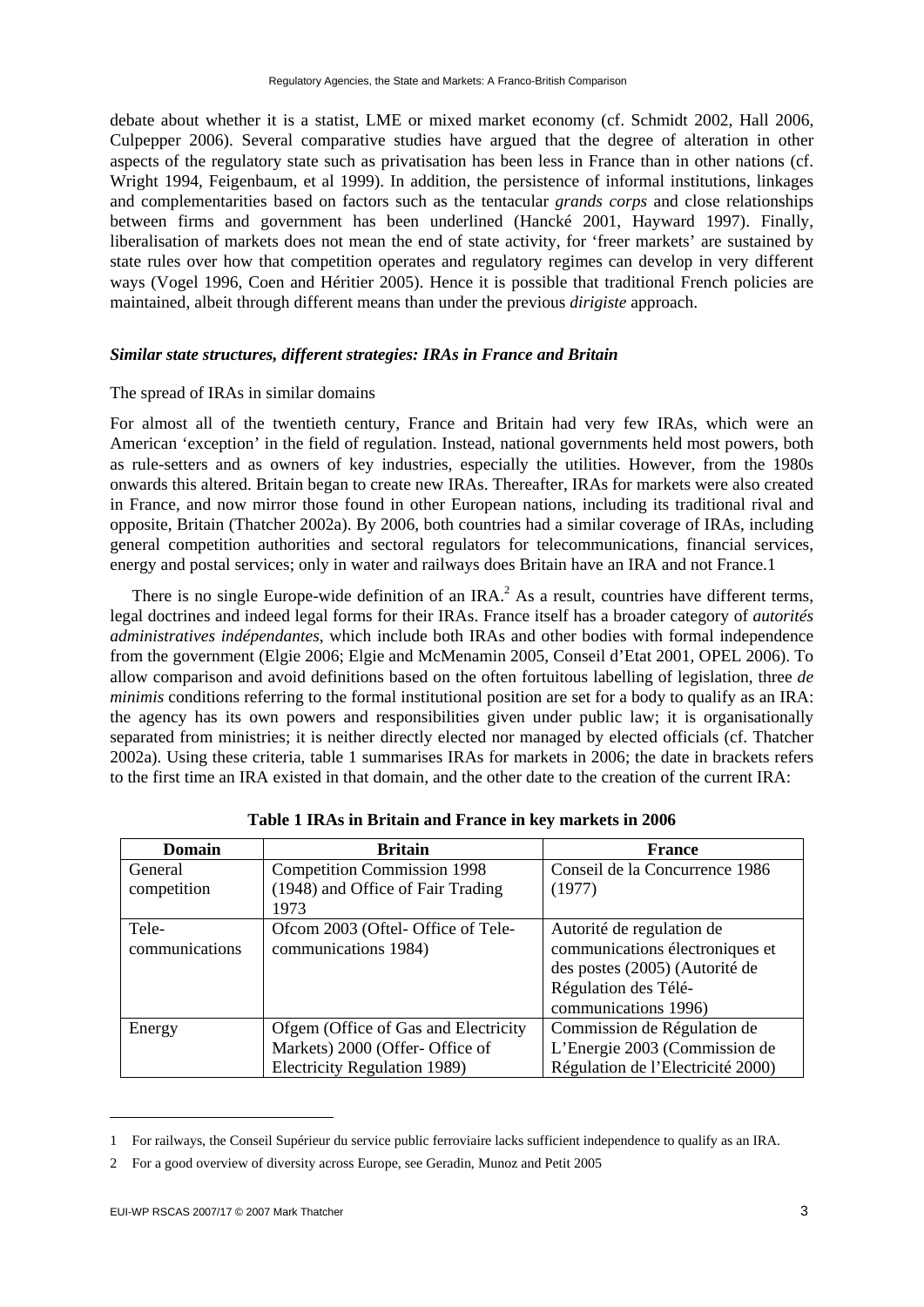| Domain          | <b>Britain</b>                           | <b>France</b>                      |
|-----------------|------------------------------------------|------------------------------------|
| Water           | Ofwat (Office of Water Services)         |                                    |
|                 | 1989                                     |                                    |
| Railways        | Office of Rail Regulator and Strategic   |                                    |
|                 | Rail Authority 1999 (1993)               |                                    |
| Postal services | <b>Postal Services Commission 1999</b>   | Autorité de regulation de          |
|                 |                                          | communications électroniques et    |
|                 |                                          | $des$ postes $(2005)$              |
| Media           | Ofcom 2000 (Independent Television       | Conseil Supérieur de l'Audiovisuel |
|                 | Commission 1954)                         | 1989 (La Haute Autorité de la      |
|                 |                                          | communication audiovisuelle)       |
| Stock Exchange/ | <b>Financial Services Authority 1997</b> | AMF (Autorité des Marchés          |
| shares          | (Securities and Investment Board)        | Financiers) 2003 (COB--            |
|                 | 1986)                                    | Commission des operations de       |
|                 |                                          | bourse 1967 and Conseil des        |
|                 |                                          | Marchés de Valeurs 1996)           |

Differences in the creation, form and legal powers of IRAs

The similar spread of IRAs in Britain and France conceals important differences in the strategies adopted by public policy makers in the two states. There have been marked contrasts in the timing and triggers for creating IRAs, the extent of separation with the traditional state administration and their powers.

In Britain, although weak general competition regulatory agencies were set up in the late 1940s and 1950s, most IRAs are sectoral agencies which were established in the 1980s at the time of privatisation of incumbent suppliers (subsequently several have been merged and hence have altered their names- for instance, Ofcom in communications and Ofgem in energy). They were created to perform functions such as enhancing credible commitment of policy makers (given a history of 'interference' by elected politicians in the nationalised industries) and dealing with the market power of dominant vertically-integrated incumbents; indeed, initially, policy makers believed that such agencies would be temporary, 'holding the fort' until full competition made them unnecessary (Veljanovski 1989). Thus for instance, Oftel (the Office of Telecommunications) was set up when a majority share in British Telecom was sold in 1984; it formed part of the package of measures that allowed BT to be sold as a dominant vertically-integrated company, and was designed to deal with problems of continuing monopoly (Thatcher 1999). Similarly, Ofgas (the Office of Gas regulation) was created in 1986 when British Gas was privatised, including the gas transmission network and Ofwat (Office of Water Services) was set up when most of the water industry was sold in 1989. The EU was entirely absent from British debates over creating IRAs.

Studies of French IRAs show that enhancing credible commitment was an important factor in their establishment (Elgie and McMenamin 2005, Elgie 2005). However, in contrast to Britain, French IRAs were not created when suppliers were privatised- on the contrary, many incumbents were publicly owned when IRAs were set up (for example, France Télécom, EDF and GDF). Instead, IRAs were often directly linked to the European context rather than market power (cf. Schmidt 2002). There is evidence of cross-national learning and isomorphism, as French policy makers looked at other EU member states (Elgie 2005). Moreover, EU liberalisation requirements triggered legislation and rethinking of institutional arrangements; indeed, IRAs were often established to regulate competition that was being permitted to meet EU requirements. Thus for instance, the ART (Autorité des Télécommunications) was established in 1996, in the same legislation that ended France Télécom's monopoly as part of implementing EU requirements and the CRE (the Commission de Régulation de l'Electricité, now la Commission de l'Energie) was created in 2000 by the same law that ended EDF's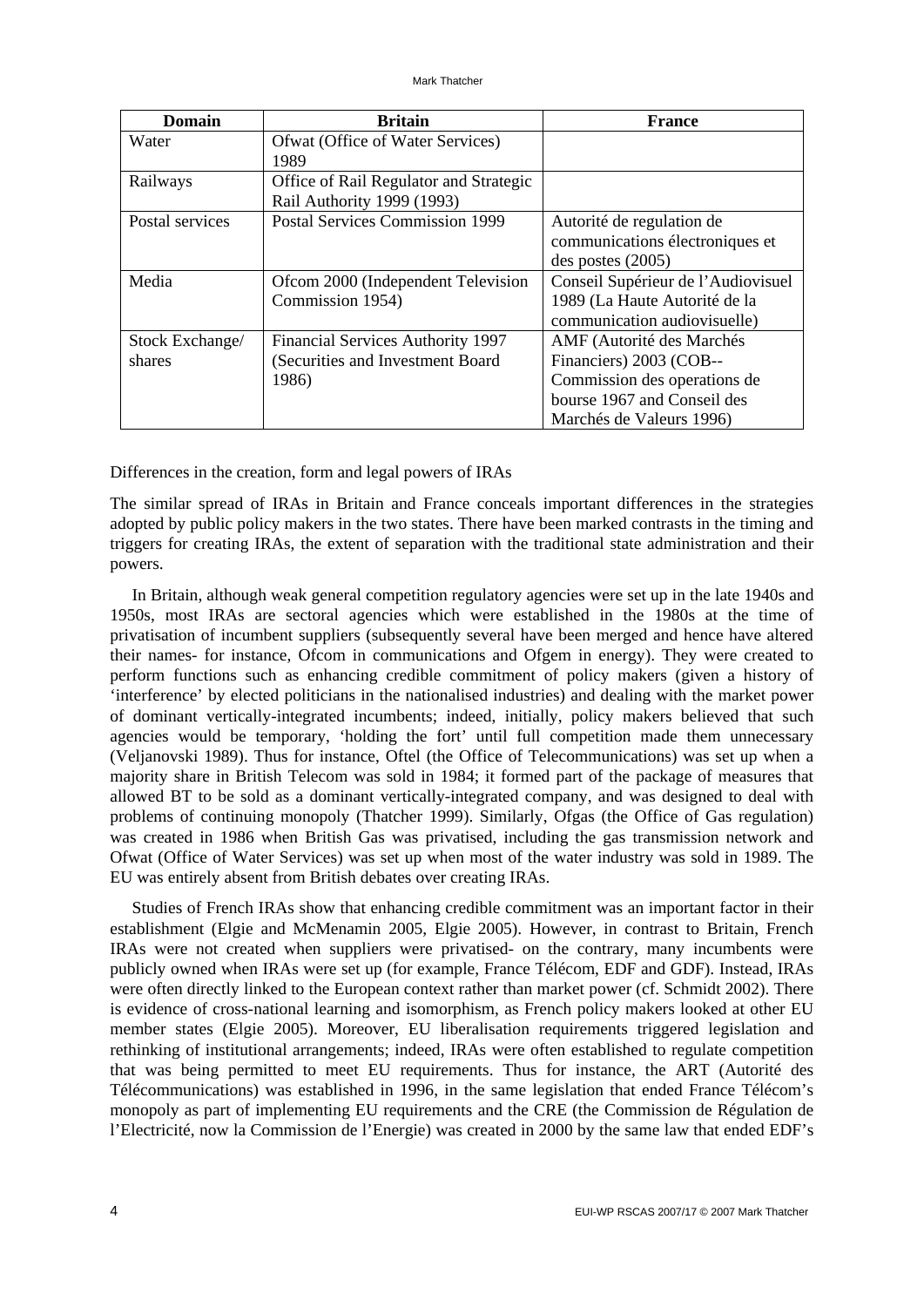monopoly, again to meet EU legislation.<sup>3</sup> EU requirements that regulation be undertaken by an organisation separated from market suppliers were used to justify the creation of a body independent from the government, which is not mandated by EU law.<sup>4</sup> Hence for example, the Jospin government wished to keep regulation of electricity within the industry ministry, but opponents (such as the Economic and Social Council that represents all social partners) argued that such an option lacked credibility vis-à-vis Brussels, especially since the government owned the main incumbent, EDF.<sup>5</sup>

Contrasts between the two countries also appear in the extent of rupture with past institutions. In Britain, IRAs marked a clear break with the previous regulatory arrangements based on government departments. IRAs have been clearly separated from the general government civil service. Legally, most IRAs are 'non-ministerial government departments'; some were even created as private companies to avoid being tied to civil service pay and conditions (for example, the Securities and Investment Board in 1986 and its successor the Financial Services Agency in 2000). Several IRAs in Britain have moved after 2000 towards a structure of chairman, chief executive and a board, again underlining the break with traditional public administration. In contrast, French IRAs have closer links to the traditional civil service than their counterparts in Britain. Indeed, traditionally, France did not recognise IRAs but only different forms of *administration*. Even when organisations that were separated from the general civil service were created, they were labelled as some form of *mission* (for example, the stock exchange regulator the COB, created in 1967). During the 1970s, a new form was accepted- Autorité Administrative Indépendente (AAI)- a disparate group, and include many bodies that are not IRAs (Conseil d'État 2001, OPEL 1996, Elgie 2005). But, the central administration kept many powers over AAIs, both formally and in practice, as will be seen below. Finally, IRAs are usually headed by commissions, with several members, often nominated by different parts of the state, thereby allowing several different actors to influence the composition of an IRA and also increasing the likelihood of diversity with them (for instance, if the President and the presidents of the National Assembly and Senate are from different political formations and all have powers to nominate members, as is the case with several IRAs such as the Commission de Régulation de l'Energie and the Autorité de regulation de communications électroniques et des postes).

In both Britain and France, the functions of IRAs include ensuring fair competition and the effective functioning of previously monopolistic markets. In both countries, they have been given important powers to enforce the licences under which suppliers operate and to ensure that competition is 'fair'. These powers include legal action and imposing financial sanctions. But, IRAs in France have not been given some of the powers that their British counterparts enjoy.

Three major examples include licence amendment, tariffs and mergers/takeovers. Sectoral IRAs in Britain can amend licences, either with the consent of the licensee or through a more complex procedure whereby they refer a licence condition to the general competition authority, the Competition Commission (formerly the Monopolies and Merger Commission) and if the latter finds that the condition referred is 'against the public interest', they can impose a licence change on the licensee. In contrast, French IRAs cannot alter licences nor to refer a licence condition to general competition authorities for modification.

With respect to tariffs, prices for services are usually conditions within the licences of major suppliers. Hence British IRAs have powers to alter price controls through licence amendments. In France, tariffs for regulated services for final users are usually set directly by the Minister of Finance

-

<sup>3</sup> Loi no 2000-108 du 10 février 2000 relative à la modernisation du service public de l'électricité

<sup>4</sup> The legal requirements of the EU's 2003 electricity directive concerning IRAs are a matter for debate. Although independence from the government was not mandated, but only from suppliers, regulation by the government ministry would have raised issues when suppliers were state-owned; moreover, in contrast to the earlier directives, the legislation laid down the tasks and capacities that IRAs should have. However, it should be noted that France created the CRE for electricity and then for enery before the 2003 directive.

<sup>5</sup> Les Echos 13.5.98, 15.9.98.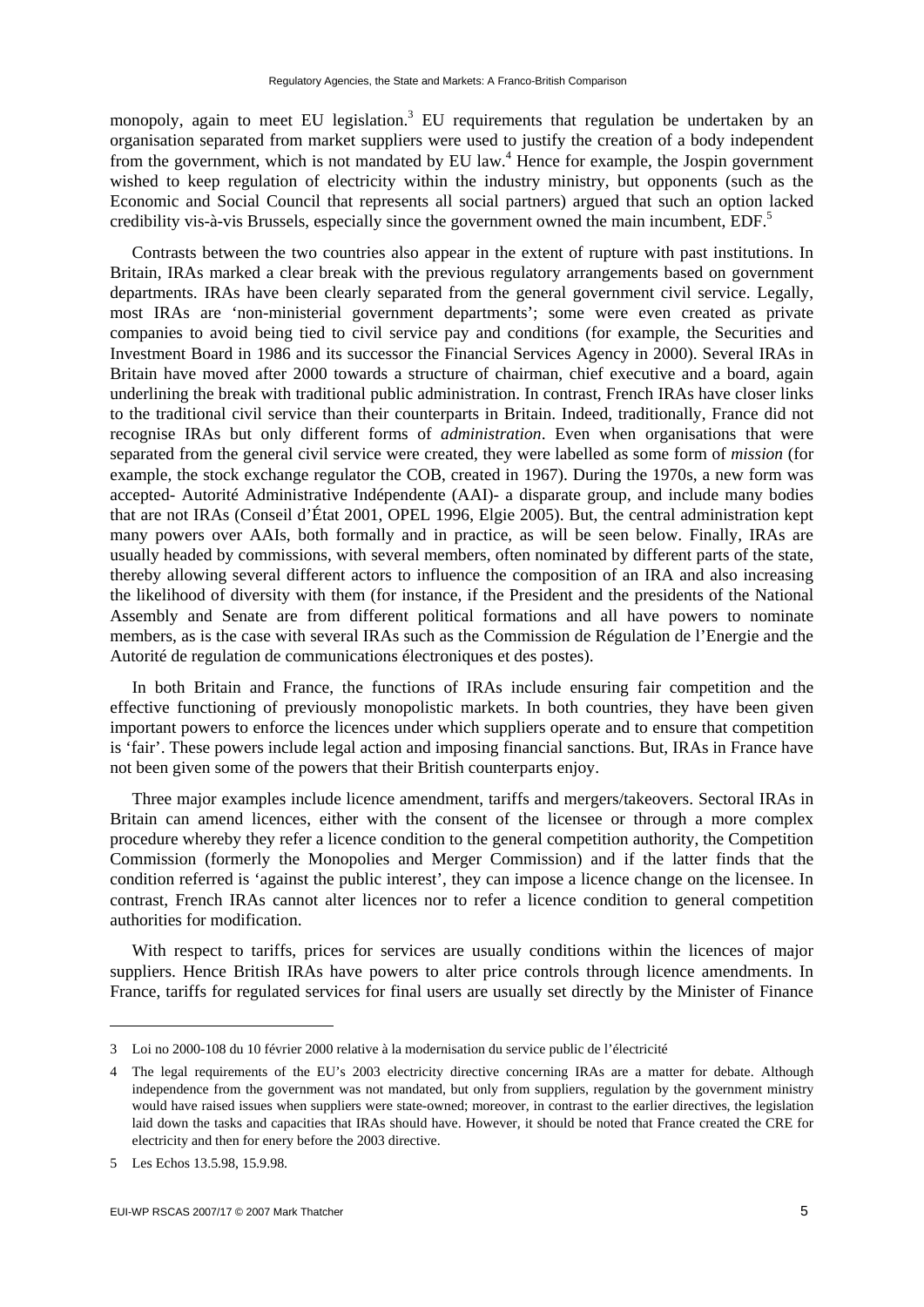#### Mark Thatcher

after the IRA has given its 'advice' (*avis*)- for instance, for residential services not yet open to competition.<sup>6</sup> Hence the government retains important powers over the day-to-day functioning of markets and over crucial issues in regulation such as the 'regulated tariffs' of dominant state-owned suppliers such as EDF or GDF, which in practice set the conditions for competition (seen below in the case study of electricity supply).

Mergers and takeovers are central to market structure. Since 2003, the general competition authorities in Britain decide on approval of mergers and takeovers without needing ministerial approval. In particular, the Office of Fair Trading investigates as to whether the takeover or merger could be expected to operate 'against the public interest' and if so, can refer the matter to a second general competition authority, the Competition Commission (previously called the Monopolies and Mergers Commission), which then decides whether to permit the takeover or merger. However in France, the investigation and approval of mergers and takeovers are decided by the government- the general competition authority, the *Conseil de la Concurrence* can be consulted and give its *avis*, but this is not binding.

#### Senior IRA members

Differences in state strategies towards IRAs between Britain and France are highly visible in decisions over the nomination of senior IRA members- both the institutional allocation of powers of nomination and the type of person chosen.

In Britain, IRA members are nominated by the government (usually the Secretary of State for Industry or for financial services, the Chancellor of the Exchequer). However, levels of party politicisation have been very low, as measured by whether IRA members have held office before or after their term or a wider criterion of whether they are publicly known to be linked to a political party. In terms of background, a majority of regulators are drawn from the private sector. Sometimes they combine this with temporary senior managerial experience in the public sector. Thus for instance, Sir Howard Davies (head of the Financial Services Authority 1998-2002) had been Deputy Governor of the bank of England and head of the Audit Commission, Sir Callum McCarthy (head of the energy regulator Ofgem 1998-2002 and then head of the Financial Services Authority 2002-today) had previously been both a senior civil servant and worked in the private sector (banking), while the current Chief Executive of the communications regulator Ofcom, Stephen Carter had worked in the communications industry. However, almost no IRA members had previously worked for the dominant incumbent supplier- indeed, this would have been regarded as a major bar to serving. Moreover, while some regulators had experience in their regulated industry, few were academically specialized or trained in their domain. Thus for instance, the head of the Office of Fair Trading 2000-2005, Sir John Vickers, was a university economist known for his work on privatization, while the chairman of Ofcom, Lord David Currie, is an academic macro-economist.

Responsibility for choosing IRA members in France is generally divided: the head of the IRA and several members are usually nominated by the President of the Republic on the proposal of the Prime Minister, but other members are also appointed by the heads of the National Assembly and Senate. Thus for instance, the *Autorité de Régulation des Communications Electroniques et des Postes*, created in 2005, is headed by a Commission of seven- four nominated by the President, and two by the heads of the National Assembly and Senate respectively. Other IRAs for financial services and the general competition authority have even greater dispersion of powers of nomination, including by judicial bodies; they can extend to those nominated after consultation with regulatees.<sup>7</sup> Thus

<sup>6</sup> There are a few exceptions- for instance, the CRE can set some tariffs for network access.

<sup>7</sup> The Autorité des Marchés Financier (AMF) is headed by a President nominated by the President of the Republic, but also includes members nominated by the Cour de Cassation, Banque de France, head of the Senate, National Assembly, Conseil économique et social, members nominated by the Economics minister after consultation with representatives of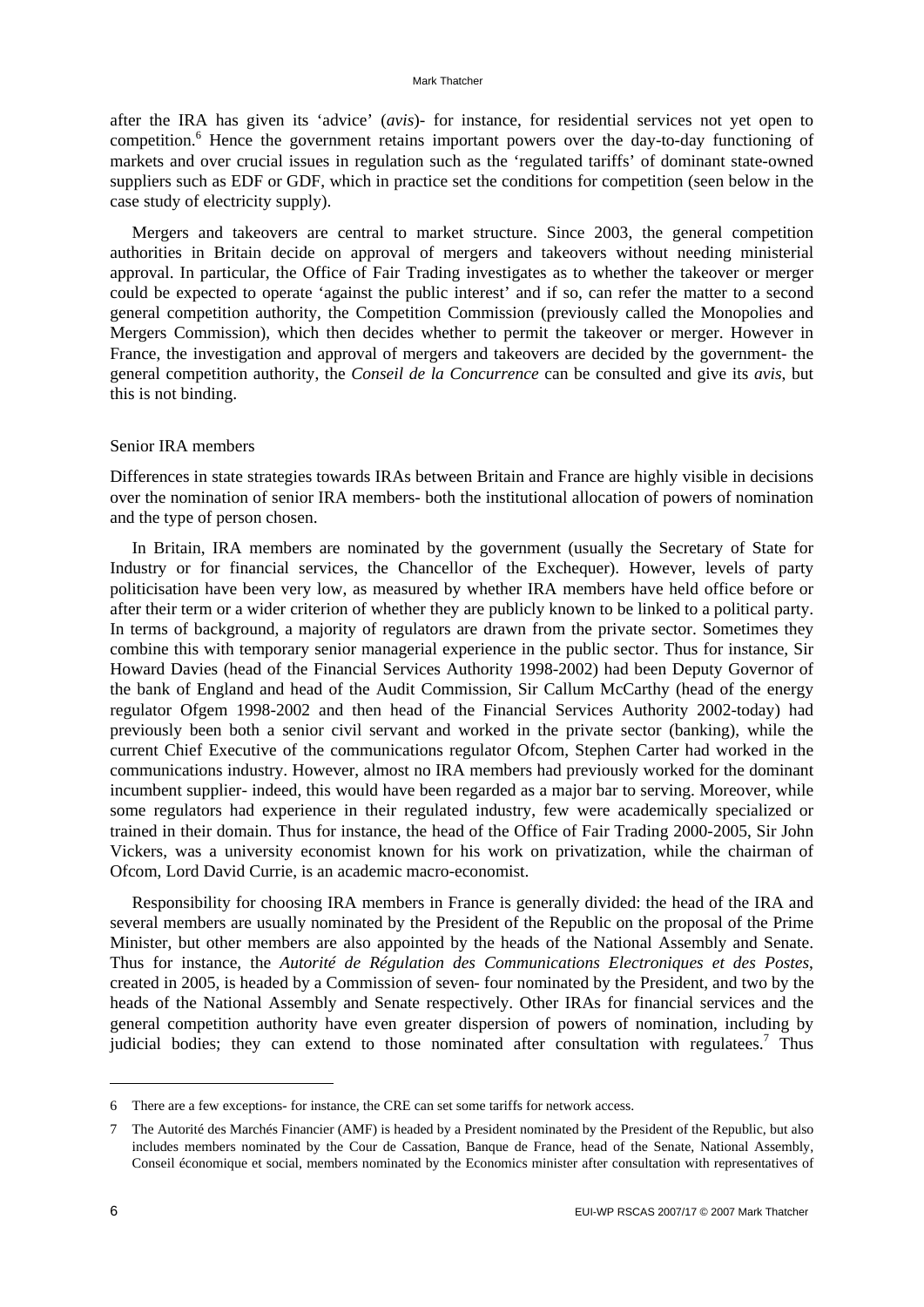potentially a much wider range of IRA members are possible in France than Britain given greater dispersion of nominating powers.

Perhaps surprisingly for a country known for the high politicisation of its administration, relatively few French IRA members have been active politicians, in the sense of standing for or holding elected public office. But, on the wider measure of publicly-known affiliations to a political party, a much higher proportion are politicised than in Britain, although still just under half. Table 2 compares the two countries using the two criteria.

|                                         | <b>Britain</b>       | <b>France</b>        |
|-----------------------------------------|----------------------|----------------------|
| % holding or standing for public office | 3%                   | 9%                   |
| (local, national or European) before or | $(1 \text{ of } 33)$ | $(4 \text{ of } 46)$ |
| after term on IRA                       |                      |                      |
| % publicly affiliated with party        |                      |                      |

**Table 2 Party activism and public affiliations of IRA members 1990-2001** 

*Notes:* (1) Coverage: Britain: members of all sectoral IRAs; only heads of OFT, Competition Commission and predecessor Monopolies and Mergers Commission, SIB/FSA and ITC; excludes temporary interim regulators. France: All members of sectoral IRAs; President of Conseil de la Concurrence and COB

(1 of 33)

(21 of 46)

At the same time, and perhaps more significantly for the operation of IRAs, most IRA members in France have come from the public sector (74% (14 of 19) for the period 1990-2001)<sup>8</sup> to which they often return. This is in sharp contrast to Britain, where most IRA members come from the private sector, to which they return after their IRA service. Table 3 shows the proportion of IRA members whose main previous occupation was in the private sector, and then their destinations after serving on an IRA.

|                                       | <b>Britain</b>        | <b>France</b>        |
|---------------------------------------|-----------------------|----------------------|
| % IRA members from private sector     | 71%                   | 26%                  |
| (previous occupation)                 | $(22 \text{ of } 31)$ | $(5 \text{ of } 19)$ |
|                                       |                       | see note 3           |
| % IRA members going to private sector | 93%                   | 17%                  |
| after departure                       | $(13 \text{ of } 14)$ | $(1 \text{ of } 6)$  |

**Table 3 Business origins and destinations of IRA members 1990-2001** 

*Notes:* (1) Coverage: as Table 2. (2) Principal occupation taken. Business includes: firms; selfemployment- e.g. as barrister or consultant; associations representing companies.(3) France: if ordinary members of the *Conseil de la Concurrence* are included in addition to President, then the proportion from business is 28% (13 of 47), an unsurprising result since one of the three 'colleges' is composed of nominees from the private-sector.

Many senior IRA members are drawn from the elite *grandes écoles* and *grands corps*. Thus for instance, 4 of the 7 members of the ARCEP in 2006 were from ENA or Polytechnique.<sup>9</sup> Similarly, of the 7 members of the CRE in June 2006, 2 were *enarques* and one is from *Ponts et Chaussees.* Typically, IRA members had held senior posts in the *administration*. Thus for instance, 5 of the 7 CRE

*<sup>(</sup>Contd.)* 

investors and other market actors. Similarly, the Conseil de la Concurrence has members from the Conseil d'Etat, Conseil de Cassation, persons chosen because of their expertise, and others due to having held posts in industry, services, craft industries or the liberal professions.

<sup>8</sup> If ordinary members of the Conseil de la Concurrence are included in addition to President, then the proportion from business is 28% (13 of 47), an unsurprising result since one of the three 'colleges' is composed of nominees from the private-sector.

Source: ARCEP website.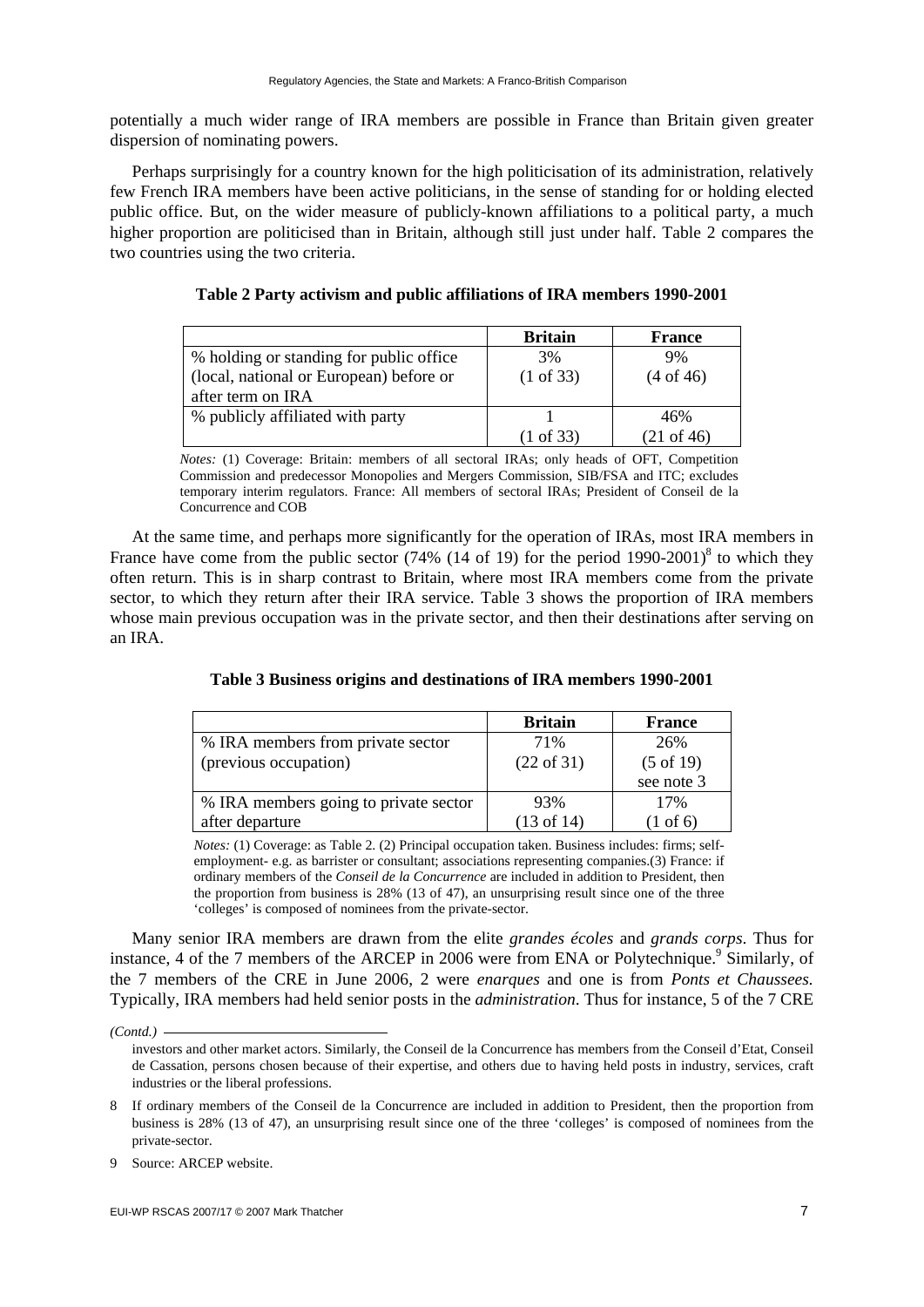#### Mark Thatcher

and 3 out of 7 ARCEP members had been *directeur de cabinet* of a minister or member of a ministerial *cabinet*. A further important characteristic is that a high proportion of IRA members have high sectoral expertise. Thus for instance, the president of the ARCEP, Paul Champsaur, is an economist/statistician with expertise in telecommunications, as are two other members (Nicolas Curien and Michel Feynerol). Sometimes IRA members have spent extensive periods in the incumbent operator (for instance, 3 out of the 7 ARCEP members had worked for France Télécom). Thus more IRA members than in Britain have close links with the sector that they are regulating.

The creation of IRAs in Britain and France has had rather different effects on the composition of policy makers. In Britain, it has increased the role of those with private sector experience, and favoured those who combined this with some temporary public sector posts. This is a change from twenty or thirty years ago, when policy making was dominated by civil servants and ministers, but reflects a wider change in public management of giving senior administrative posts to those with private sector experience. In France, however, the creation of IRAs has not led to an influx of new actors. Instead, they have overwhelmingly been colonised by the '*grands serviteurs de l'Etat*' (or more pejoratively, 'technocrats')- public sector officials with senior administrative experience who move in and out of senior positions in the public and private sectors. Like their elected politicians, they belong to the *grands corps* elite which has spread across politics, business and the senior administration. Unlike Britain, the private sector has provided few IRA members. Thus overall, many IRA members in France have close links with the sector they are regulating and/or with the central administration.

#### The effects of IRAs on economic and industrial policy

It is difficult to disentangle the effects of IRAs from those of other factors, such as altered government policy or privatisation. However, it is possible to examine the role of IRAs and its place within the strategies and relationships of policy makers.

In Britain, IRAs have been at the forefront of making the promotion of competition the central aim of regulation. Already in the 1980s, Sir Bryan Carsberg (head of Oftel between 1984 and 1992) developed a 'conceptual framework' based on competition.<sup>10</sup> It had two main 'legs'. The first was promoting 'effective competition' as the highest priority, because it would benefit consumers. The second was developing 'incentive regulation' where competition was not possible by establishing a regulatory framework that 'mimicked' a competitive market. The conceptual framework provided a basis to interpret the broad legislative framework and to justify regulatory action either to ensure that competition was fair and effective or to produce similar incentives and pressures to those offered by competition. Other regulators often followed this approach, as did the government, which in later legislation often made promotion of competition one of the primary duties of IRAs. Equally, general competition authorities in Britain have insisted that their primary, if not sole, objective is to promote effective competition in decisions about mergers and takeovers; they have paid no attention to industrial policy considerations of creating British national champions. Thus for instance, overseas takeovers of many electricity and water companies have been accepted. No attempt has made been made to block attempts by overseas companies such as Deutsche Börse, the Swedish exchange OM and the US exchange NASDAQ to take over the London Stock Exchange.

In France, the position is more complex. Here we see a paradoxical divide. On the one hand, IRAs form part of political discourse that France is abandoning industrial policy (cf. Schmidt 2002, 2006). On the other hand, closer examination of decision making reveals that despite competition, French suppliers continue to be highly protected. Furthermore, industrial policy remains, albeit in a different form and through different instruments than in the 1960s-1980s period. The strategy involves both creating European or international French industrial champions through overseas expansion and ensuring a profitable domestic base for those champions, aims that hark back to those of the 1960s-

<sup>10</sup> See Oftel, *Annual Reports,* especially those of 1984 and 1985; Carsberg 1989.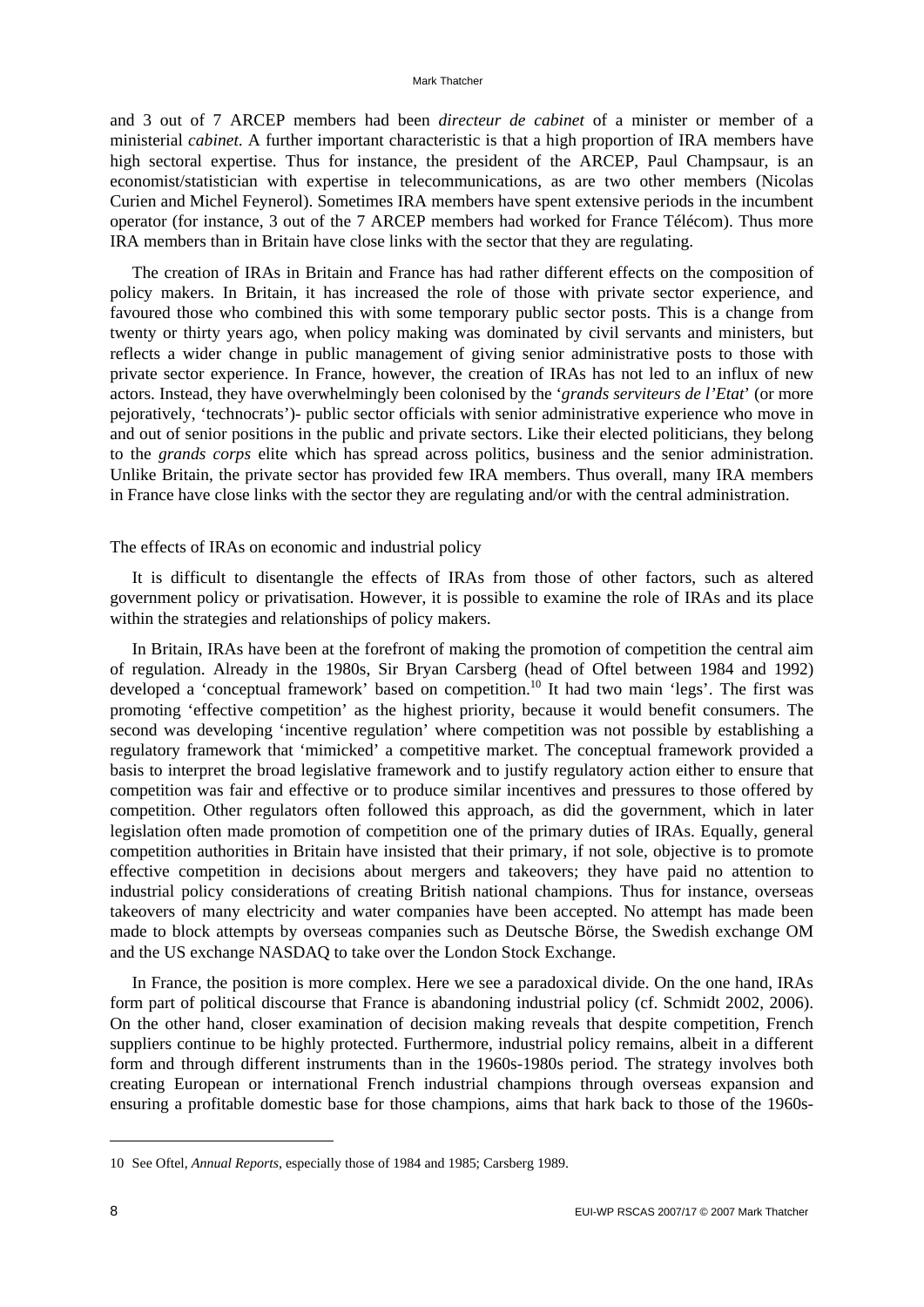1980s (cf. Hayward 1997). The major innovation lies in the means of achieving those goals, with a mixture of old and new policies including the partial privatisation of publicly-owned suppliers, gradual liberalisation of home markets, continued protection of French suppliers in their domestic markets and most of all, aiding French suppliers to expand abroad.

IRAs play a significant but not predominant role in this industrial strategy. They have been responsible for enforcing liberalisation and competition and have been at the forefront of decisions concerning the technical aspects of a regulated competitive market such as interconnection costs or the conditions for local loop unbundling (*'dégroupage'*) in telecommunications. They have also publicly supported opening of markets. They have opened markets at a gradual pace, thereby allowing suppliers such as France Télécom or EDF time to adjust.

At the same time, IRAs have sought to ensure a profitable home market. They have supported 'rebalancing' of tariffs by French incumbents, making the latter less vulnerable to entry and unwinding previous subsidies. In particular, they have supported moves by incumbents such as France Télécom or EDF to increase tariffs that lie below costs, including those that bear heavily on individual users (for instance rental charges). They have also balanced the objective of competition with other aims, such as 'long-term innovation' or profitability of suppliers, and sometimes have even actively used instruments to keep out undesired overseas entrants (see the case of 3G mobile licensing below).

Finally, IRAs have aided overseas expansion by French firms. In part, this has been indirect, as liberalisation of the French domestic market has been used by French suppliers to legitimate their acquisition of foreign suppliers, entry into overseas markets and appeals to the European Commission when faced with obstacles from other governments (notably in electricity in Italy and Spain- see below). IRAs have also not opposed moves by incumbents to take over competitors or potential competitors- for example, the proposed merger between GDF and Suez that will create one large French supplier that is well placed to expand abroad (and to resist entry into the French domestic energy market).

## *Case studies of IRAs: 3G mobiles and electricity*

The roles of IRAs in shaping markets and industrial strategies, and the contrasts between Britain and France can be seen in two important cases studies: the licensing of third generation (3G) mobile networks; electricity supply. The two raise issues at the core of the functioning of competitive markets and the behaviour of IRAs: protection of incumbent suppliers; entry by overseas firms; the relationships between IRAs, suppliers and the government; the powers of IRAs and their use of those powers.

## Third Generation Mobile (3G) licensing

Until the late 1990s, mobile licences were given at very low cost to national telecommunications companies without much competition in both Britain and France, as in most EU countries. In the late 1990s, 3G mobile networks offered major innovations, including high-speed transmission of voice, data and images. EU legislation (European Parliament and Council 1997, 1999) required that at least two suppliers be permitted and that licences should be allocated in a 'fair and transparent manner'. But, national policy makers were responsible for allocating licences. Moreover, EU legislation did not specify the mode of allocation, notably the choice between two models, namely an auction or a 'beauty contest' in which policy makers chose the best bidder according to several criteria, with bidders presenting their diverse plans for a network.

In Britain, the telecommunications IRA Oftel consistently pressed for greater competition in telecommunications, as did the Radiocommunications Agency, a unit within the Industry Ministry that later became part of the communications IRA Ofcom. Both the Conservative government that ended in 1997 and its Labour successor accepted the need for greater competition and decided that licences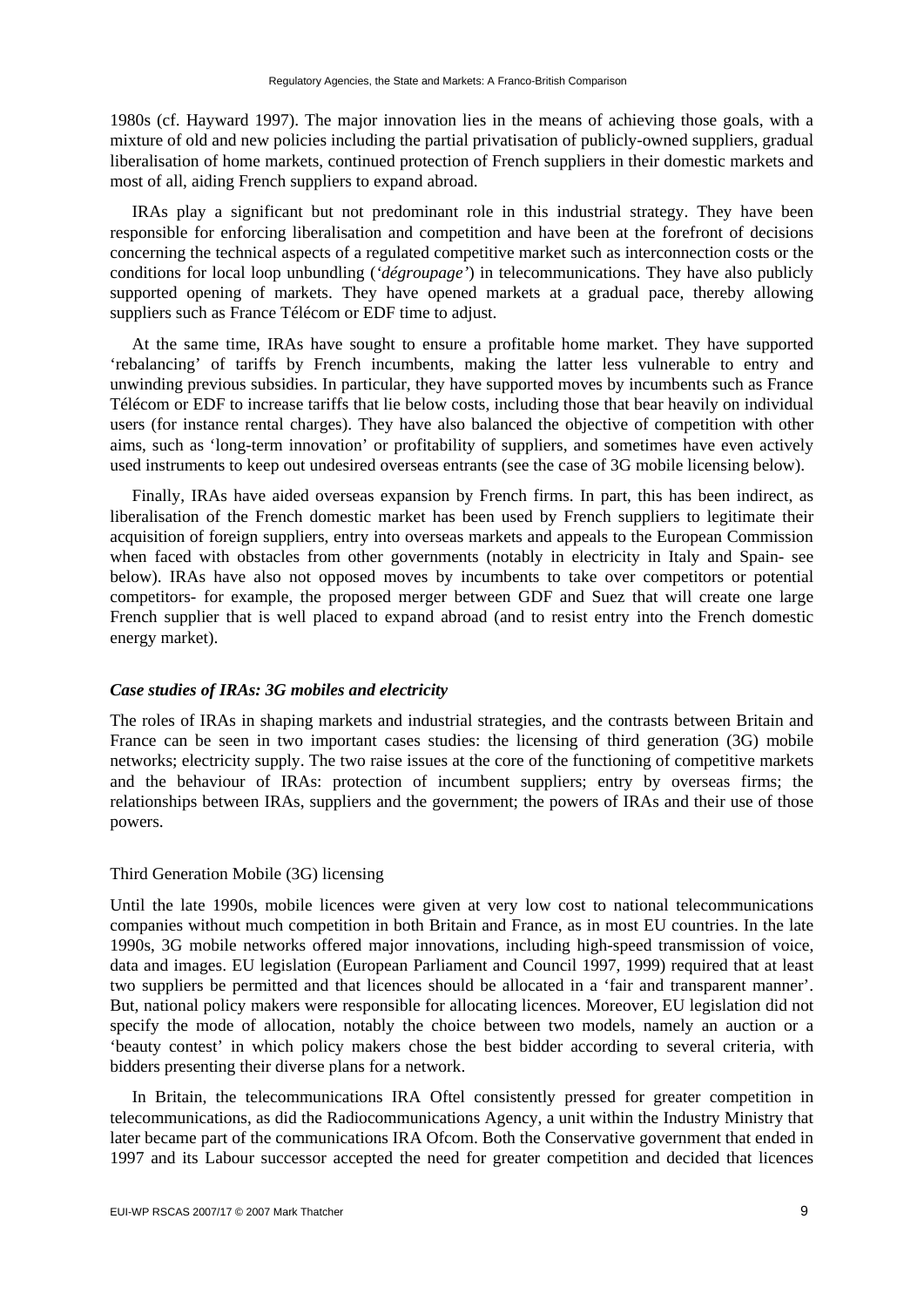should be allocated by auction. After taking advice from the Radiocommunications Agency and experts, and despite some reluctance by British Telecom, the government decided to allocate 3G licence by auction. Moreover, it specifically designed the process to increase competition (Börgers and Dustmann 2003: 229-30; Binmore and Klemperer 2002: 80-5). It decided to issue five licences, ensuring that there would be at least one additional supplier compared with the existing four mobile companies; the five licences were of three unequal sizes, and hence value, further aiding entry for operators with lower financial capabilities. Moreover, one licence was reserved for a new entrant to the UK market– i.e. a bidder who did not already possess a 2G licence. Finally, a 'simultaneous ascending' form of auction was chosen, which allowed bidders to decide the prices the could pay over time; furthermore, low reserve prices and minimum payments (relative to the bids in fact made) were set.<sup>11</sup> Thus the auction was designed to attract the maximum number of bidders and to increase competition to existing suppliers. It is important to note that it was not designed to raise large sums; expectations of total bids were £1.5b to a maximum of c£4b.

The results of the auction were well beyond expectations. There were 13 bidders and the auction continued for 150 rounds in 2000 (for details, see NAO 2001, Börgers and Dustmann 2002). The five successful bidders included the four existing 2G licence holders.<sup>12</sup> However, the total cost was £22.5b (37b euros), approximately 15 times the original estimates of the revenues to be raised and representing a cost of 642 euros per heads of population. Thus existing suppliers had to pay high prices for licences and faced increased competition from a new entrant.

3G licensing in France followed a very different pattern. The telecommunications IRA, the Autorité de Régulation des Télécommunications (ART) was headed by Jean-Michel Hubert, a member of the elite *corps des ingénieurs des télécommunications*, and former member of France Télécom's research centre the CNET as well as a former member of a ministerial *cabinet* and employee in the Paris *mairie* with close links to President Jacques Chirac (formerly mayor of Paris)s. Equally, of the other four members of the ART between 1997 and 2000, two were from the *grands corps* and had served in ministerial cabinets, whilst a third had been a *depute*, and three had held posts in or closely linked to the telecommunications industry and/or were experts in the sector. Hence the ART members had close links with both the industry and central government.

The ART played a major role in domestic debates about how to allocate licences. It argued consistently and very strongly against an auction and sought to protect the existing French suppliers.<sup>13</sup> It claimed that an auction would damage innovation and development of new services, by raising the cost of licences. These are classic arguments in favour of the state ensuring sufficient profitability for domestic suppliers in a *grand projet* strategy. Thus the ART supported traditional French industrial policy. Interestingly, it was opposed by the Ministry of Finance, which was attracted by the prospects of large revenues, having looked at the British and German examples.14 Only a few 'liberal economists' supported an auction, together with potential new entrants such as Deutsche Telekom (cf. Chamoux 2000, Penard 2002: 50-2; *Les Echos* 19.5.2000). Another issue concerned whether four or five licences should be offered. The question at stake was again foreign entry and the financial viability of the operators versus increasing competition. Existing French mobile operators – France Télécom, SFR and Bouygues Télécom- pressed for a choice to offer maximum protection against entrants, a position supported by the ART (*Les Echos* 13.10.99, 26.5.2000, 30.5.2000).

The outcome of the debates was a compromise between the incumbents and ART on the one hand, and the Finance Ministry on the other. France decided to use a high cost beauty contest, with the aims

-

<sup>11</sup> For details of the auction, see Binmore and Klemperer 2002, Börgers and Dustmann 2002

<sup>12</sup> In addition to the 4 existing 2G network operators, a Canadian company, TIW obtained Licence A, reserved for a new entrant; soon afterwards it sold the subsidiary that owned the licence to Hutchinson Whampoa.

<sup>13</sup> Les Echos 13.10.99, 5.4.2000, 12.5.2000

<sup>14</sup> Les Echos 12.4.2000, 3.5.2000, 5.5.2000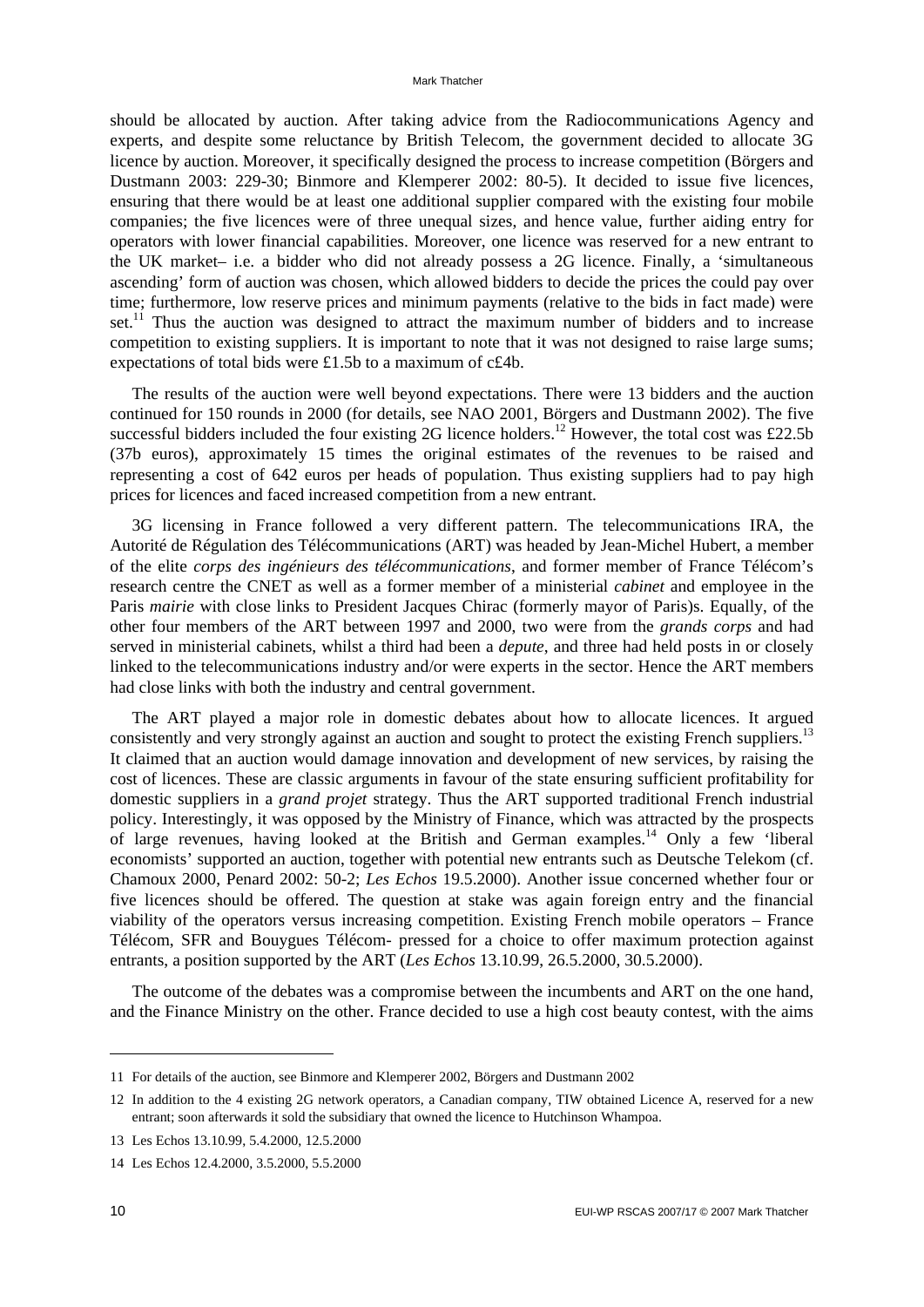of both raising considerable revenues and at the same time permitting the ART and government to select candidates and to ensure that existing French suppliers obtained a licence. Four licences were made available, rather than five. The cost of each licence was set at 4.9 billion euros per licence, the figure being calculated from the sums raised through auctions in the UK and Germany! (Penard 2002: 51; cf. Curien 2002: 150-1) The 'beauty contest' conducted by the ART was based on points allocated to criteria such as the coherence and credibility of the project and business plan, scope and speed of service deployment and employment. These were all rather vague and hence left much room for ART discretion (Penard 2002: 51).

The outcome of the beauty contest differed greatly from that in Britain. Foreign bidders rapidly pulled out, as did possible French new entrants such as Suez or La Lyonnaise des Eaux. By the last few weeks, it was clear that only the three existing French mobile operators would bid. Politically, France Télécom and SFR had little choice but to bid, since the former was majority state-owned and the latter's main shareholder, Vivendi (then headed by Jean-Marie Messier), was deeply enmeshed in dealings with policy makers. But Bouygues Telecom lacked capital (being part of the family-owned Bouygues group) and withdrew at the last minute. Thus the government failed to raise revenue and indeed potentially reduced competition, creating a duopoly for 3G instead of the three suppliers for the 2G networks. Although the high technology stock market crash was very significant in the lack of bids, the combination of a beauty contest and clear policy by the ART and government to protect existing suppliers greatly discouraged potential entrants.

The final part of the story is equally telling in terms of protection of existing suppliers. The government sought to attract a bid for the third licence, as the existing third French mobile operator Bouygues had no 3G licence. But, to attract Bouygues, it was obliged to offer a lower price, which in turn forced it to re-negotiate licence fees with SFR and France Télécom; the new terms, such as longer licences and lower prices, greatly reduced the revenues to one eighth of the original licence fee (each licence was now priced at 0.619b euros each or 41 euros per head – Cartelier 2003: 79-80). Thus today, the three French incumbents not only retain the 3G licences but at a considerably lower cost than in other countries such as Britain. (In 2007 a fourth UMTS at the same price as the earlier ones was made available for bids, with a decision due after July 2007). The ART played a significant role in this outcome, by supporting a beauty contest rather than an auction, by pressing for only four licences and by supporting low cost licences. Table 4 summarises the comparative outcomes in Britain and France of 3G mobile licensing

|                                  | <b>Britain</b>             | <b>France</b>                  |
|----------------------------------|----------------------------|--------------------------------|
| Number of bids                   |                            | $2(3^{rd}$ later)              |
| Number of licences               |                            | $2(3rd later, 4th possible in$ |
| allocated                        |                            | 2007)                          |
| Total cost of licences (billion) | C37 $(\pounds 22.5b)^{15}$ | a) first round-9.8             |
| euros)                           |                            | b)second round 1.86            |
| Cost of licence per head of      | C642                       | a) $163$                       |
| population (euros)               |                            | $b)$ 31                        |

## **Table 4 Outcomes of 3G mobile licensing**

## Regulation of Electricity supply

The Office of Electricity Regulation (Offer) was created when the incumbent operator, the CEGB (Central Electricity Generating Board), was privatised in 1989. It made the extension of competition its central policy objective. Hence it pressed for liberalisation to be extended from large users to all

<sup>15</sup> Depending on exchange rate used; figures cited for euros from NAO 2001, Börgers and Dustmann 2002.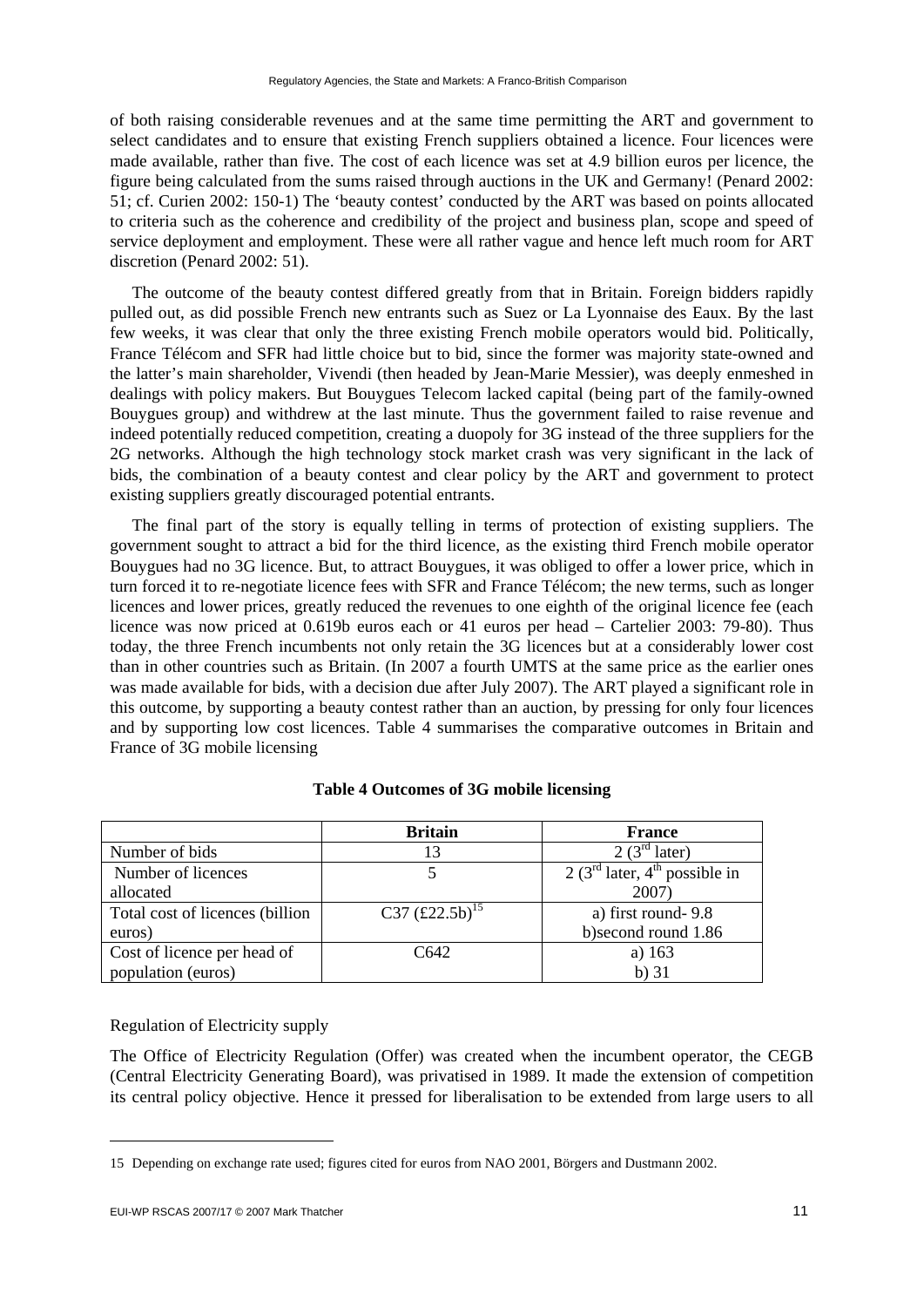customers; this was achieved by 1998, almost ten years before required by EU legislation. It also refused to follow a nationalistic approach to regulation. Thus when British suppliers faced takeover bids by other companies, notably from abroad both from the US and, paradoxically given its domestic strategy, EDF, Offer did not attempt to protect British suppliers from such bids. When mergers between suppliers were discussed, Offer focused almost exclusively on their implications for costs and competition, seeking price reductions or internal changes to prevent 'unfair competition' (e.g. in EDF's takeover of London in 1999- Offer 1999). The lack of protection by public policy makers (both the government, whose golden shares expired in most companies and Offer) allowed many electricity suppliers to be taken over by overseas firms; indeed, between 1995 and 1997 no fewer than eight of the twelve regional electricity companies were taken over by US utilities (although they were later sold), while in a paradoxical move, EDF is now one of the largest owners of electricity in Britain, notably through London Electricity. Moreover, competition has spread, even for residential users, so that by 2006, the share of the retail electricity market held by former monopolists had fallen below 50% (Ofgem 2006).

The French electricity market has been dominated by EDF, which was nationalised and given a monopoly over distribution and transmission in 1946, and also accounted for c96% of electricity production, notably thanks to its nuclear power stations. But by the 1990s, there were considerable forces for change (Finon 2003). The EU passed legislation in 1996 requiring member states to liberalise part of the electricity supply market, notably for large users, and to separate supply and regulation (but not to create an IRA); this was followed by further legislation in 2003 requiring full liberalisation (including domestic users) and well-functioning IRAs by 2007 (Cameron 2002, 2005). Domestically, EDF found that its prices were held down by governments, who at the same time took substantial payments as owner; it also bore the cost of a generous pension scheme for its employees. Finally, it began to expand abroad, but faced obstacles from other governments who sought to protect their domestic market, particularly in Italy and Spain.

Initially, France was reluctant to modify regulatory arrangements (Lauriol 2005, Finon 2003). It only transposed the EU's 1996 directive in 2000, with a year's delay and with the minimum liberalisation required by the directive. Even after the creation of an IRA, the CRE, the government maintained important powers, notably to set EDF's 'regulated prices' for residential users who were still under EDF's monopoly (only large users in the liberalised section of the market could choose to leave regulated tariffs and negotiate their own prices with EDF or other suppliers). The CRE could set prices for access to the electricity grid but not other tariffs, not could it modify EDF's licence.

The CRE was a break with past formal institutional arrangements for electricity. But, it was led by members of the traditional technocratic French elite, namely the *grands corps.* Moreover, many individuals had close links with French energy suppliers. Thus for instance, the first president of the CRE, Jean Syrota, was a member of the elite *corps des ingénieurs des mines* and had worked for almost twenty five years in the public sector dealing with electricity, ending as head of the stateowned nuclear fuel company COGEMA (now called AREVA) between 1988 and 1999. Equally, his successor, Philippe Ladoucette, was member of the *corps des Mines*, a former head of the French coal company Charbonnages de France, had served in several ministerial *cabinets*, and had close links with the new head of EDF, Pierre Gadonneix (*Les Echos* 31.3.2006). In June 2006, 5 of the 7 members of the CRE had been through a *grande école* (including Sciences Po, Paris) 5 out of 7 had served in ministerial *cabinets*, and 5 out of 7 had worked for energy suppliers.

In practice, the CRE has pursued a strategy that aids French suppliers, notably EDF, as part of a modified industrial policy to support French suppliers and aid their expansion, especially in Europe (cf.Gallon 2000, Chevallier 2003, Lautier 2003). Three linked elements can be identified: gradual liberalisation of the domestic market linked to overseas expansion for French suppliers; protecting the home market from overseas entrants despite legal liberalisation; ensuring a profitable domestic market.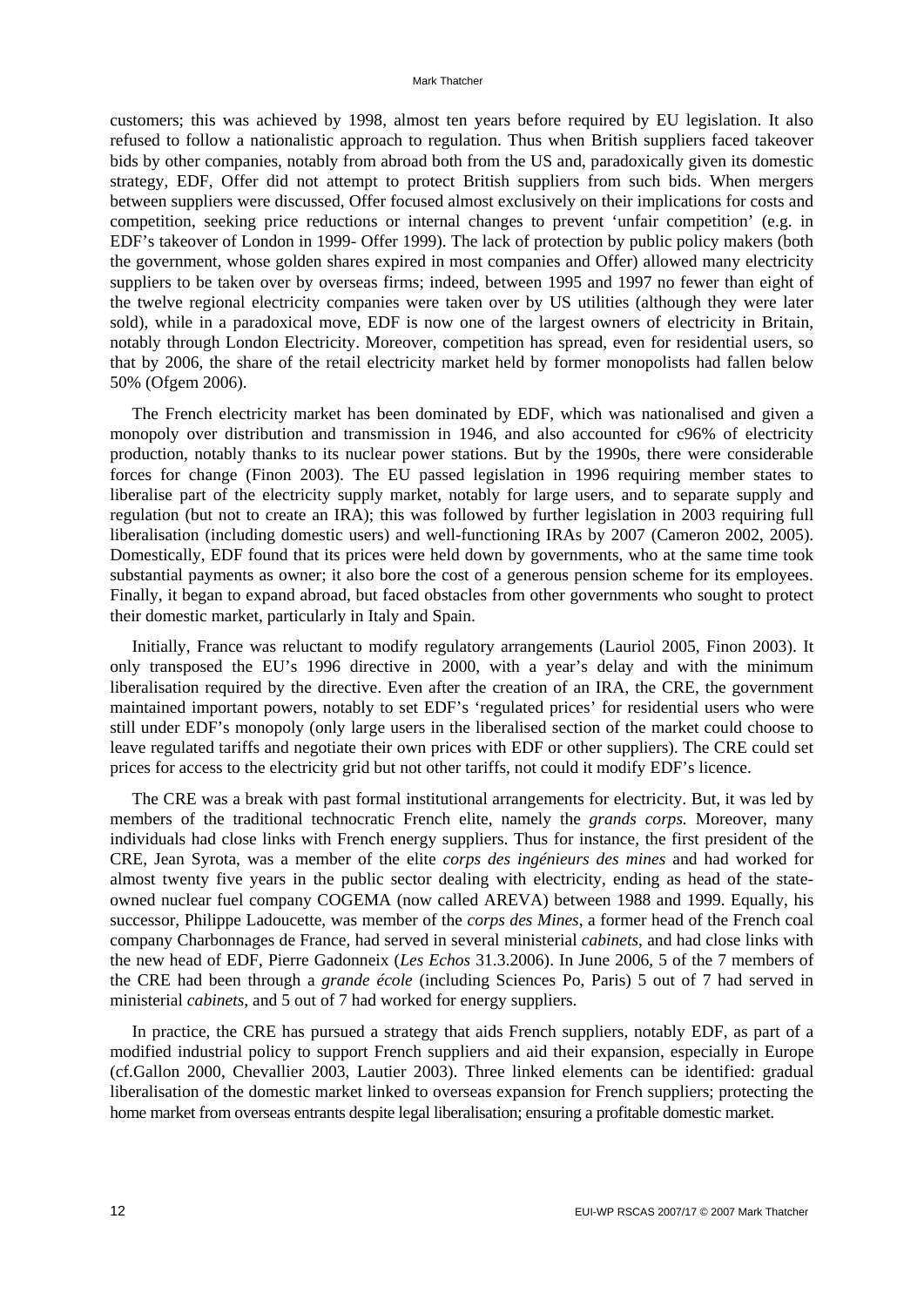The CRE pressed hard for opening the French market to competition. Thus it helped to create a virtual power plant market, whereby EDF was obliged to sell generating capacity to competitors, which accounted for 56% of the supply of EDF's rivals in 2005 and a spot market for energy in 2003 (*Le Monde* 14.7.2000, *Les Echos* 10.4.2006; Morin 2004). It also sought to ensure fair access to EDF's transmission network for other suppliers (Morin 2004; *Le Figaro Economie* 19.2.2001, *Les Echos* 11- 12.1.2002, *Les Echos* 9.1.2006). It set rules to facilitate switching of suppliers (*Le Figaro Economie* 13.1.2006). But liberalisation was gradual- France largely followed the EU's timetable for extending competition, with full liberalisation only being introduced in 2007. The CRE underlined that it was following EU requirements (cf. Syrota 2003). The CRE was concerned that EDF should be able to 'adapt to competition'. Moreover, the CRE's policy formed part of a wider French strategy designed to promote overseas expansion by EDF. French policy makers sought assistance from the EU Commission to reduce entry barriers to EDF in other EU member states, notably Italy and Spain where governments passed regulations specifically designed to prevent EDF from controlling companies in which they had bought large (and expensive) stakes.<sup>16</sup> They used the ending of EDF's monopoly to argue that overseas companies now had access to the French market, and hence reciprocity in entry to markets applied. Indeed, EDF itself argued for the end of its domestic monopoly in order to obtain reciprocal access to other EU markets (*Les Echos* 5.10.2000, *Libération* 16.11.2000).

A second element was de facto protection of the French market from overseas suppliers. EDF lowered its tariffs for non-regulated users, greatly limiting its loss of market share (to less than 10% of final the total market in 2005- Enjeux *Les Echos* October 2005). Its low prices (based on low marginal costs for nuclear power and state-owned enterprises carrying costs of decommissioning and treatment) made entry by overseas competitors difficult. Paradoxically, liberalised sections of the market saw sharp price rises after 2004 as oil prices rose; by 2006, a study estimated that regulated tariffs (which the government had refused to increase for a year) were 40-66% below unregulated tariffs (NUS consulting study, *L'Humanité* 31.5.2006; *Libération* 29.6.2006). Indeed, parliamentary deputes and industrial users pressed and obtained from the government the return of regulated tariffs in the 2006 law that allows majority privatisation of the gas supplier GDF, in order to provide lower EDF tariffs! (*Libération* 29.6.2006). Moreover, the government restructured the market to ensure that likely competitors to EDF would be French. In 2001, it sold a large share in the second electricity producer in France, CNR (Compagnie nationale du Rhône, 3% of French production) to the privately-owned Suez group; alternative overseas buyers were excluded (*Libération* 29.8.2001). Then in 2006, the government altered legislation to privatise GDF in order for it to merge with Suez, so that the most likely second operator would be a French company with a large public sector stake!

The third element was maintenance of a profitable home market, albeit within political constraints. The CRE ensured that EDF (and its grid subsidiary, the RTE) obtained high (and sometimes increased) rates of return on their distribution networks (CRE 2006: 78, *Les Echos* 7.10.2005). 'Regulated tariffs' set by the government saw more complex debates. In particular, conflicts arose as the government resisted EDF requests for politically-unpopular tariff increases (for instance, in 2002) (*Le Monde* 27.11.2002, 28.3.2003). The CRE 'advised' the government on EDF's regulated tariffs. It argued that prices should be based on costs, and hence that sometimes regulated prices should rise (CRE 2006: 2, Le Figaro 6.7.2006). It proposed substantial tariff increases, based on oil prices and general inflation (for instance, 4.6% in 2003). In 2006, it warned that EDF's regulated tariffs for firms would have to increase, in order to cover production costs and hence comply with legal requirements on fair competition (*Les Echos* 6.7.2006). Although the government often scaled down such proposals, the CRE played an important role in supporting EDF and in legitimating price rises. Thus for instance, after nominal decreases between 1997 and 2000, EDF tariffs for residential users were raised by 1% in 2001, 3% in 2003 and 1.5% in 2005 (*Les Echos* 15.9.2005).

<sup>16</sup> Montedision in Italy and Hidrocantabrico in Spain.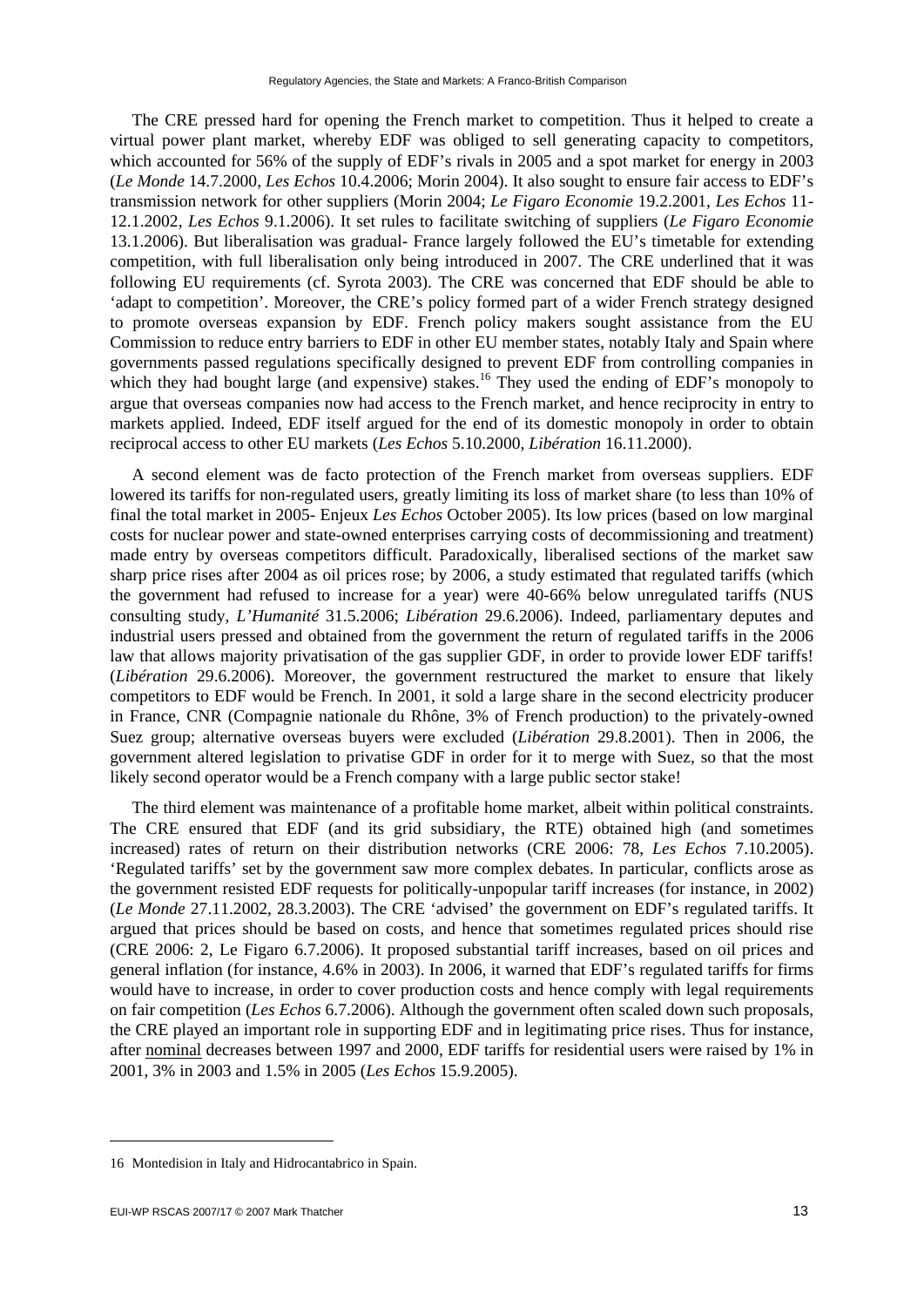The results of the strategy have been remarkable for EDF. It is the largest electricity company in Europe. In 1999 it set an objective of generating 50% of its turnover from outside France, an aim achieved in 2003 (*Figaro Entreprises* 15.12.2003); the figures included 3.1b euros in Britain (notably via ownership of London Electricity) and 8.6b in Germany in 2004 (*Témoinage Chrétien* 17.6.2004). In 2005, it made a 3.5billion euro net profit (on income of 31 billion euros).

#### *Conclusions*

The formal institutional governance of markets has been greatly altered in France. This article has focused on one important aspect, namely the spread of IRAs. At first sight, IRAs represent a sharp break with traditional French economic institutions and a rapprochement with those in 'liberal market economies' such as Britain.

However, closer examination reveals significant differences between the two countries and also important continuities in France. The timing and triggers for the creation of IRAs in France differed from those in Britain. In particular, Europeanisation was important in France, whereas Britain created IRAs to deal with the privatisation of incumbents with market power. Significant contrasts existed in the powers, staffing and leaderships of IRAs. Moreover, well-established technocratic elites in France have maintained their power, taking a large proportion of the posts of senior IRA members. The French government has retained many powers. Finally, the behaviour of IRAs has varied between Britain and France. Whereas British IRAs pursued internationally competitive markets, French ones formed part of a national strategy to create internationally competitive firms, especially in increasingly liberalised European markets. Although traditional French industrial policy has been altered, it remains nationalistic and designed to promote French suppliers.<sup>17</sup>

These findings allow two broad arguments to be advanced related to claims of a Europe-wide movement to 'the regulatory state' and comparative political studies concerning France that were set out at the start of the article. First, they suggest that even if different countries adopt the formal institutions of a regulatory state, those institutions can be adopted for different reasons and operate in very different ways, giving rise to diverse forms of markets. Similar institutions can conceal various state strategies and the result are several regulatory states not one. Equally, a country such as France may adopt the formal trappings of a liberal market economy, but the operation of the state and markets remains very different from a 'proper' liberal market economy such as Britain.

A second argument concerns change. IRAs certainly represent a new form of state organisation in France. They are another actor in the complex 'game' of industrial policy, in addition to traditional players such as the government, suppliers and trade unions. But, there are also strong elements over continuity with industrial policy from the previous decades, notably over the aims of policy, the position of the *grands corps* and the ability and desire of public policy makers to mould markets and competition. IRAs in France are part of a strategy of adapting to changing international and domestic conditions whilst pursuing well-established ambitions and protecting existing elites. State forms and instruments may have altered, but an activist French industrial policy is alive and well.

<sup>17</sup> Cf. Hayward 1995, Schmidt 1996.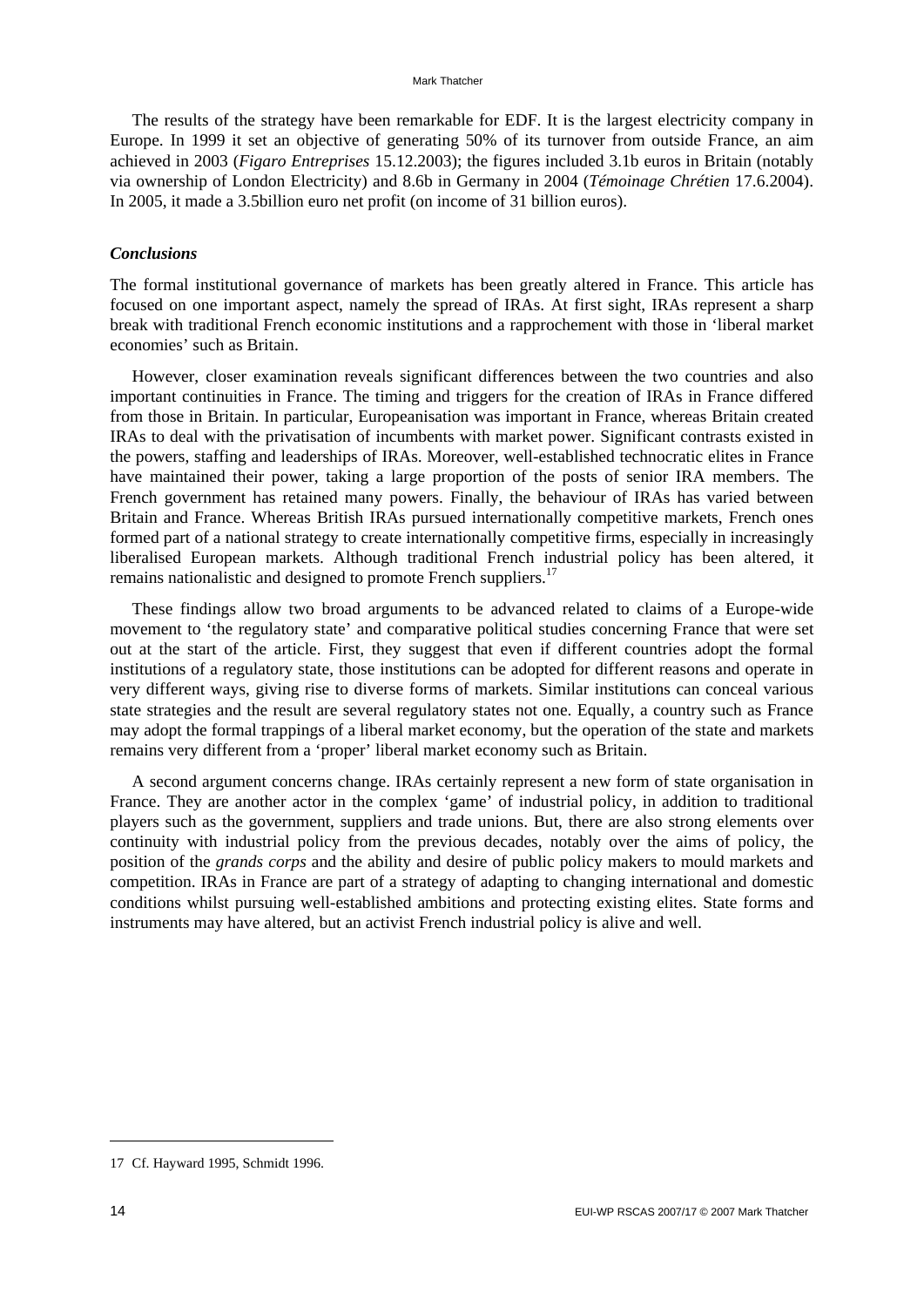## **References**

- Binmore, K and P. Klemperer (2002), 'The Biggest Auction Ever: The Sale of the British 3G Telecom Licences', *The Economic Journal* 112: C74-96.
- Börgers, T. and C. Dustmann (2002), 'Rationalizing the UMTS Spectrum Bids: The Case of the UK Auction', *Ifo Studien* 48(1): 77-109.
- Cameron, P. (2002), *Competition in Energy Markets,* Oxford: Oxford University Press.
- Cameron, P. (2005), 'Completing the Internal Market in Energy' in P. Cameron (ed.), *Legal Aspects of EU Energy Regulation: Implementing the New Directives on Electricity and Gas across Europe,* Oxford: Oxford University Press.
- Carsberg, B. (1989), 'Injecting competition into telecommunications' in Veljanovski, C (ed), *Privatisation and Competition,* London: IEA.
- Chamoux, J.-P. (2000), 'Pour de véritables enchères', *Les Echos* 18.5.2000.
- Chevallier, J. (1986). 'Réflexions sur l'institution des autorités administratives indépendantes'. *JCP* I 3254.
- Chevallier, J-M. (2003), 'Quelle politique de l'énergie en France et en Europe', *Revue Politique et Parlementaire,* 1026: 26-38.
- Coen, D. and Héritier, A. (eds.) (2005), *Refining Regulatory Regimes*, Cheltenham: Edward Elgar.
- Cohen, E. (1992), *Le colbertisme 'high tech',* Paris: Hachette.
- Cohen, E. and Bauer, M. (1985), *Les Grandes Manoevres Industrielles,* Paris: Belfond.
- Conseil d'État. (2001) *Rapport Public 2001,* Paris: La documentation Française.
- CRE (Commission de Régulation de l'Energie) (2006), *Rapport d'Activité*, Paris : CRE
- Culpepper, P. (2006), 'Capitalism, Coordination and Economic Change : the French Political Economy since 1985' in Culpepper, P., Hall, P.A. and Palier, B. (eds.), *Changing France. The Politics that Markets Make*, Basingstoke: Macmillan.
- Curien, N. (2002), UMTS en France et en Europe: Quelles Procédures pour l'attribution des licences?', *Annals of Public and Cooperative Economics,* 73(2), 149-79
- Elgie, R. (2005), 'Why do governments delegate authority to quasi-autonomous agencies ? The case of independent administrative authorities in France'. *Governance* 19(2): 207-27.
- Elgie, R. and McMenamin, I. (2005). 'Credible Commitment, Political Uncertainty or Policy Complexity ? Explaining Variations in the independence of non-majoritarian institutions in France, *British Journal of Political Science* 35: 531-48.
- European Parliament and Council (1997), Directive 97/13/EC of the European Parliament and of the Council of 10 April 1997 on a common framework for general authorizations and individual licences in the field of telecommunications services, *OJ L117 , 07/05/1997*
- European Parliament and Council (1999), Decision No 128/1999/EC of the European Parliament and of the Council on the co-ordinated introduction of of a third-generation mobile and wireless communications system (UMTS) in the Community, OJ 22.1.1999 L17, 1-7
- Feigenbaum, H. Henig, J., and Hamnett, C. (1999), *Shrinking the State: The Political Underpinnings of Privatization*. Cambridge: Cambridge University Press.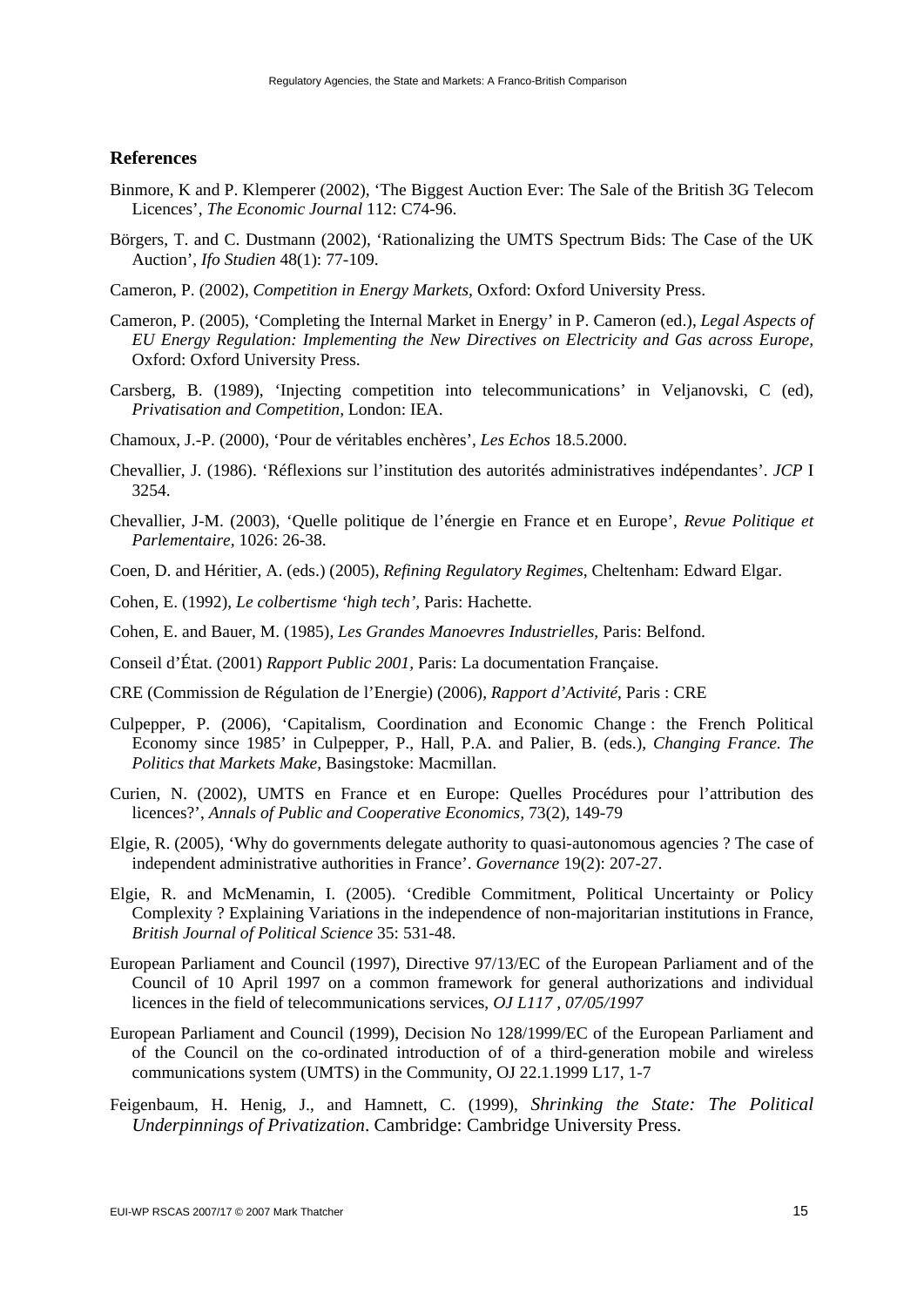- Finon, D. (2003). 'Introducing competition in the French electricity supply industry' in J-M. Glanchant and D. Finon (eds.), *Competition in European Electricity Markets*. Cheltenham: Edward Elgar.
- Gallon, S. (2000). 'La fin du monopole d'EdF en France et la concurrence sur le marché européen de l'électricité'. *Regards sur l'Actualité* 263: 3-25
- Geradin, G., Munoz, R. and Petit, N. (eds.), *Regulatory authorities in the EC: a new paradigm for European governance,* Edward Elgar 2005.
- Gilardi, F. (2002), Policy Credibility and Delegation to Independent Regulatory Agencies. *Journal of European Public Policy* 9(6): 873-93.
- Green Cowles, M, Caporaso, J and Risse, T (eds) (2001), *Transforming Europe*, Ithaca: Cornell University Press.
- Grossman, E. (2006), 'Europeanization as an interactive process: German banks meet U state aid policy'*, Journal of Common Market Studies* 44(2): 325-48.
- Hall, P.A. (2006), 'Introduction: the Politics of Social Change in France' in Culpepper, P., Hall, P.A. and Palier, B. (eds.), *Changing France. The Politics that Markets Make*, Basingstoke: Macmillan.
- Hall, P. A., and Soskice, D. (eds.), (2001a). *Varieties of capitalism. The institutional foundations of comparative advantage,* Oxford: Oxford University Press.
- Hancké, B. (2001). 'Revisiting the French Model: Coordination and Restructuring in French Industry', in P.A. Hall and D. Soskice (eds.), *Varieties of capitalism. The institutional foundations of comparative advantage.* Oxford: Oxford University Press.
- Hancké, B. (2002), *Large firms and institutional change*, Oxford: Oxford University Press.
- Hancké, B., Rhodes, M. and Thatcher, M. (eds.), *Beyond Varieties of Capitalism*, Oxford: Oxford University Press.
- Hayward, J.E.S. (1983), *Governing France: The One and Indivisible Republic,* New York: Norton, 2nd. ed.
- Hayward, J.E.S. (ed.). (1995). *Industrial Enterprise and European Integration. From National to Internationalized Champions: Firms and Governments in the West European Economy.* Oxford: Oxford University Press.
- Hayward, J.E.S. (1997), 'Changing partnerships: firms and the French state', *Modern and Contemporary France* 5(2): 155-65.
- Lauriol, T.( 2005). 'France'in P. Cameron (ed.). *Legal Aspects of EU Energy Regulation: Implementing the New Directives on Electricity and Gas across Europe*. Oxford: Oxford University Press.
- Lautier, D. (2003). 'Les performances des enterprises électriques européennes'. *Economies et Sociétés*, 9/2-3: 257-87.
- Levy, J.D. (1999), *Toqueville's Revenge. State, Society, and Economy in Contemporary France*, Cambridge, Mass.: Harvard University Press.
- Majone, G. (ed.) (1996), *Regulating Europe,* London: Routledge.
- Majone, G. (1997) 'From the positive to the Regulatory State: Causes and Consequences of Changes in the Mode of Governance', *Journal of Public Policy* 17(2): 139-67.
- McGowan, F. and Wallace, H. (1996), 'Towards a European regulatory state', *Journal of European Public Policy* 3(4): 560-76.